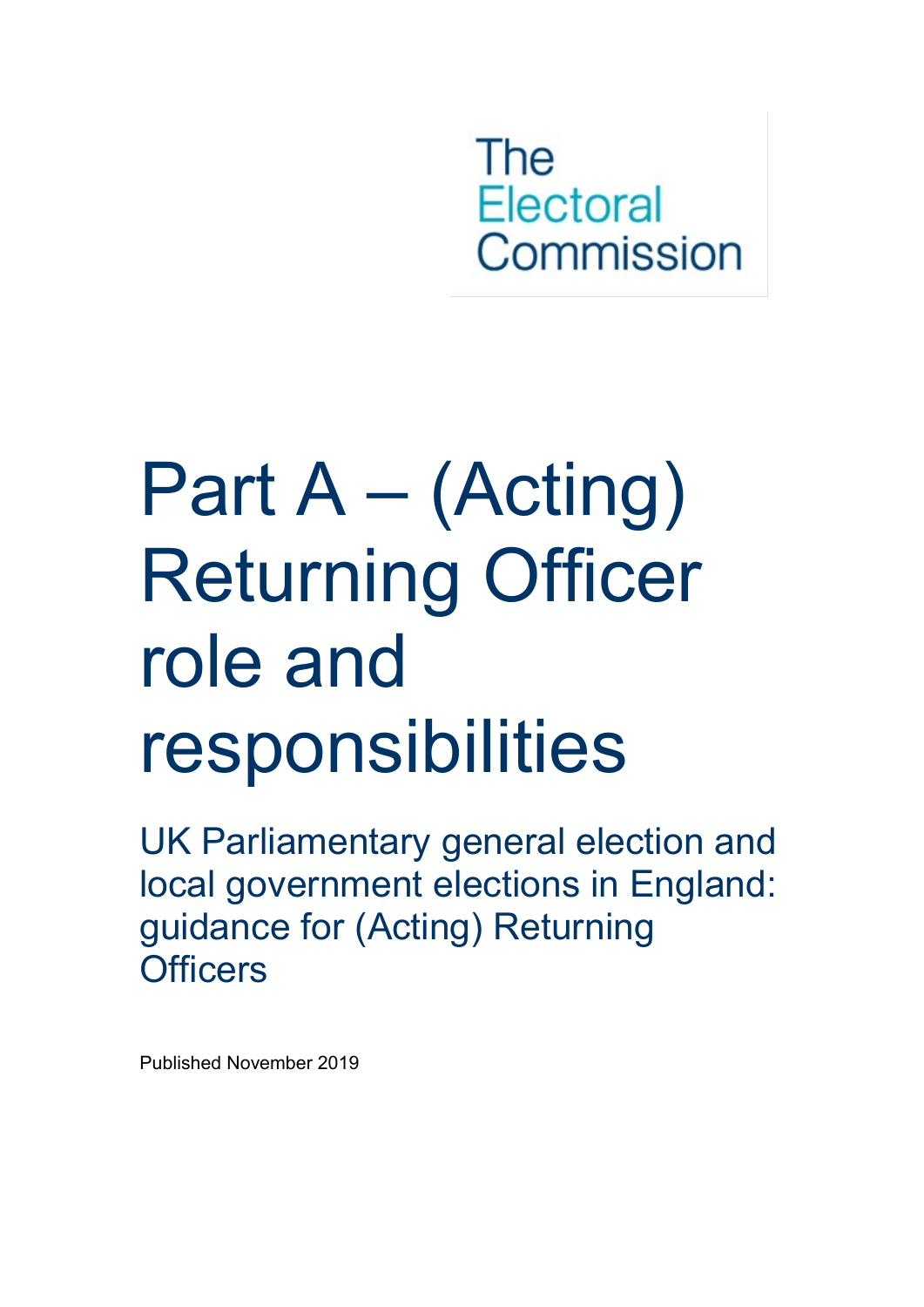In this guidance we use 'must' when we refer to a specific legal requirement. We use 'should' for items we consider to be recommended practice, but which are not legal requirements.

### Translations and other formats

For information on obtaining this publication in another language or in a largeprint or Braille version please contact the Electoral Commission:

Tel: 020 7271 0500 Email: [publications@electoralcommission.org.uk](mailto:publications@electoralcommission.org.uk)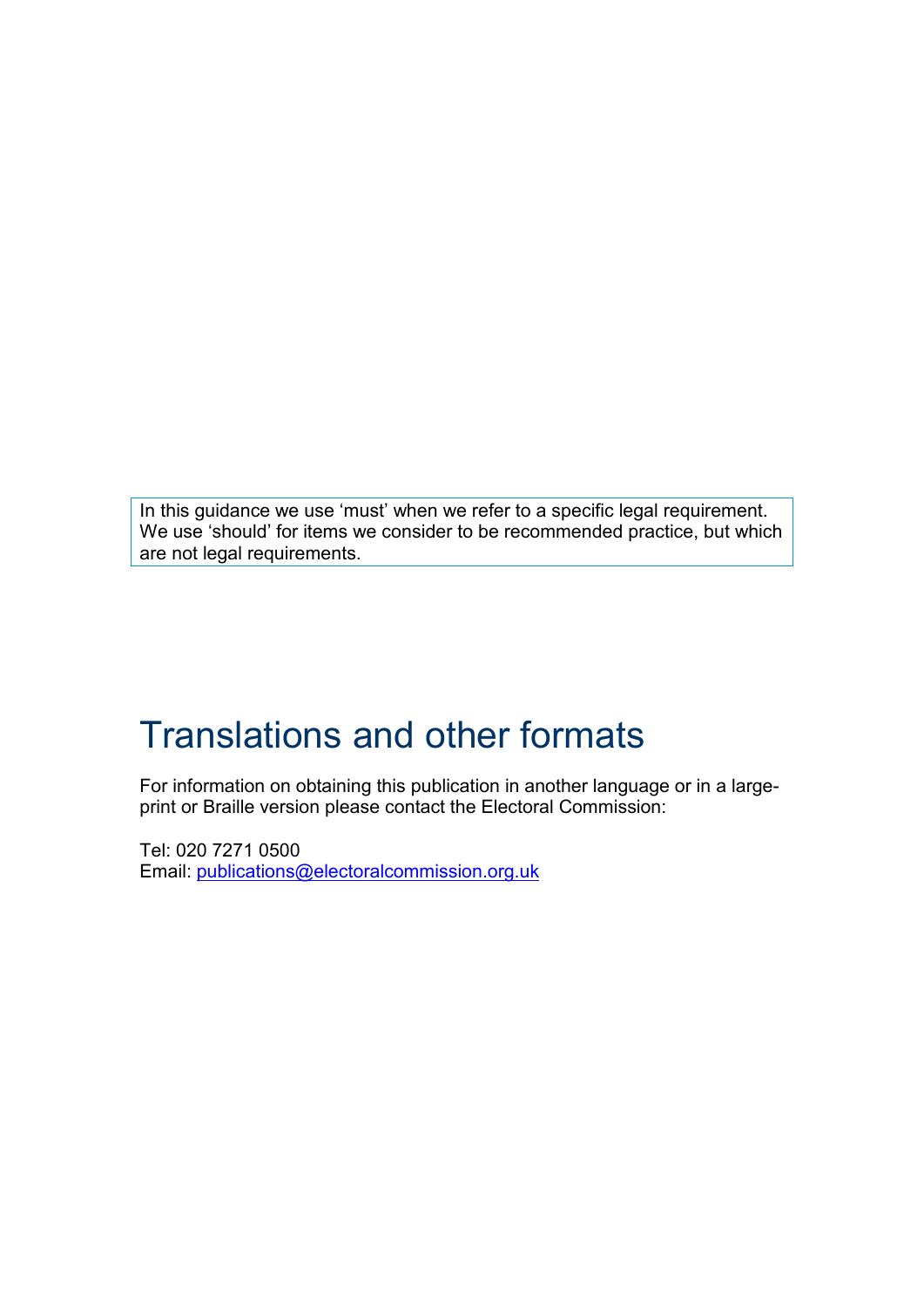### **Contents**

| 1                |                                                                    |  |
|------------------|--------------------------------------------------------------------|--|
|                  |                                                                    |  |
|                  |                                                                    |  |
|                  |                                                                    |  |
| $\mathbf 2$      |                                                                    |  |
|                  |                                                                    |  |
|                  |                                                                    |  |
|                  |                                                                    |  |
| $\mathbf{3}$     |                                                                    |  |
|                  | The Returning Officer and (Acting) Returning Officer for UK        |  |
|                  |                                                                    |  |
|                  |                                                                    |  |
|                  |                                                                    |  |
|                  |                                                                    |  |
|                  |                                                                    |  |
|                  |                                                                    |  |
|                  |                                                                    |  |
|                  |                                                                    |  |
|                  | Breach of official duty and power to correct procedural errors  14 |  |
| $\blacktriangle$ |                                                                    |  |
|                  | Appendix A - Performance standards for Returning Officers in Great |  |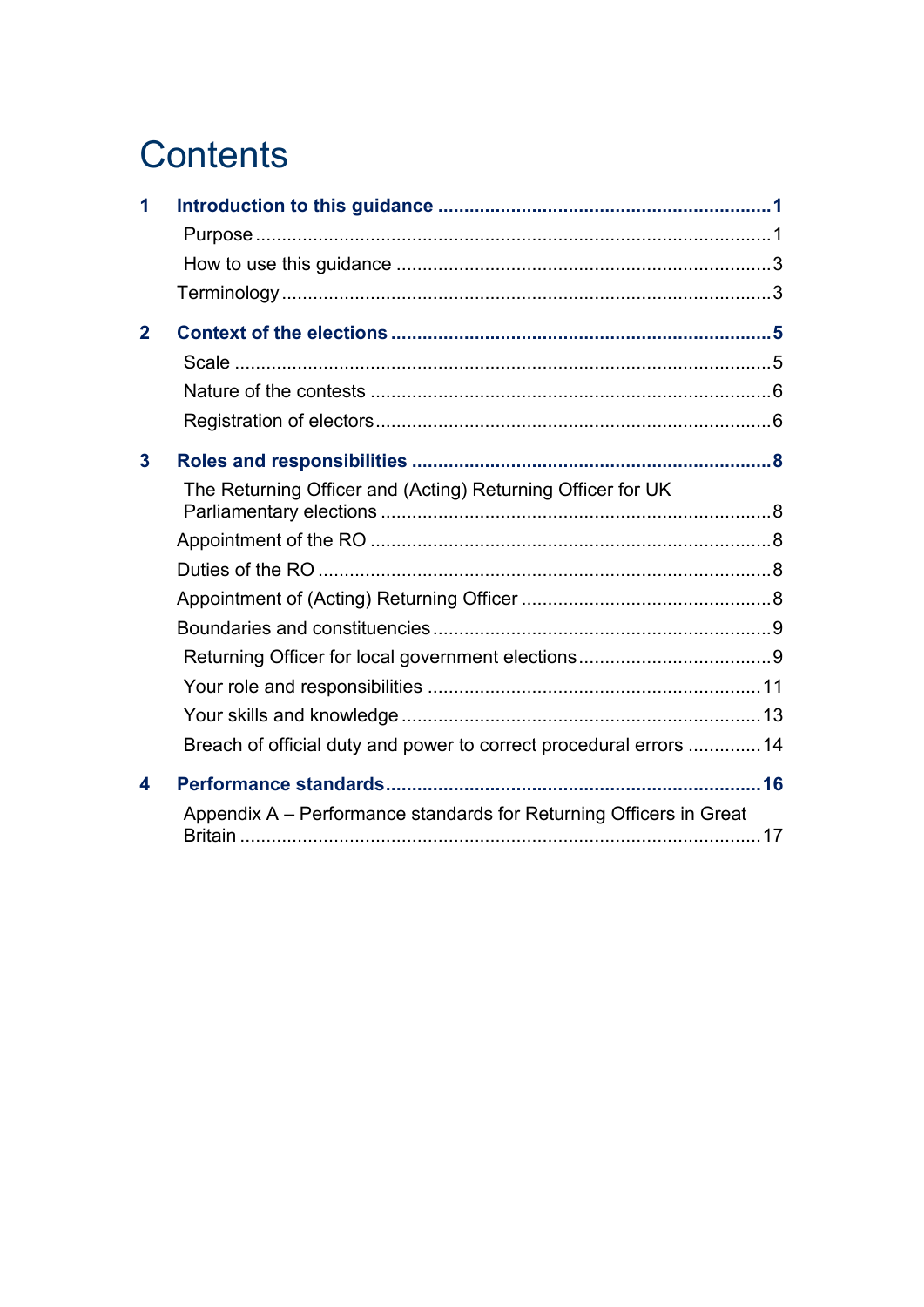## <span id="page-3-0"></span>1 Introduction to this guidance

### <span id="page-3-1"></span>Purpose

 $\overline{a}$ 

1.1 The purpose of this quidance is to assist (Acting) Returning Officers ((A)ROs) in England with the practice and procedure of running the poll at a UK Parliamentary election where the poll is combined with the poll at a local government election.

At a UK Parliamentary election in England and Wales the administration of the election is the responsibility of the (Acting) Returning Officer ((A)RO), who is normally a senior officer of the local authority.<sup>[1](#page-24-0)</sup> For further details about the role and responsibilities of the RO and (A)RO, see **[Roles and](#page-10-0)  [responsibilities](#page-10-0)**.

1.3 As (A)RO you are responsible not only for the delivery of the UK Parliamentary election but also for the combined elements of the poll. This guidance therefore covers all aspects of planning for and administering a UK Parliamentary election and local government election in England.

1.4 Given the potential for these polls to be combined with the poll at a further election or a referendum, we have also included within this guidance content relevant to planning for, and administering, parish council elections, mayoral referendums and mayoral elections, including combined authority mayoral elections. Differences will be highlighted in break-out boxes throughout, along w[i](#page-3-2)th specific considerations relating to combination<sup>i</sup>. References in this guidance to a local government election should therefore be read to include parish and mayoral elections unless otherwise stated, and references to a mayoral election should be read to include combined authority mayoral elections unless otherwise stated.

1.5 This guidance does not cover the administration of council tax referendums. It also does not cover the administration of residential neighbourhood planning referendums, other than to highlight the impact on (A)ROs where the poll at such a referendum is combined with a UK Parliamentary election and local government election. The content related to neighbourhood planning referendums only covers referendums that do not cross local authority boundaries. Where a neighbourhood planning referendum crosses local authority boundaries the legislation relating to combination is complex and we therefore advise you to contact your [local](http://www.electoralcommission.org.uk/contact-us/our-offices)  [Commission team](http://www.electoralcommission.org.uk/contact-us/our-offices) as soon as possible after becoming aware that such a referendum will be taking place in your area.

<span id="page-3-2"></span><sup>&</sup>lt;sup>i</sup> This quidance does not cover combination with any other election than those listed.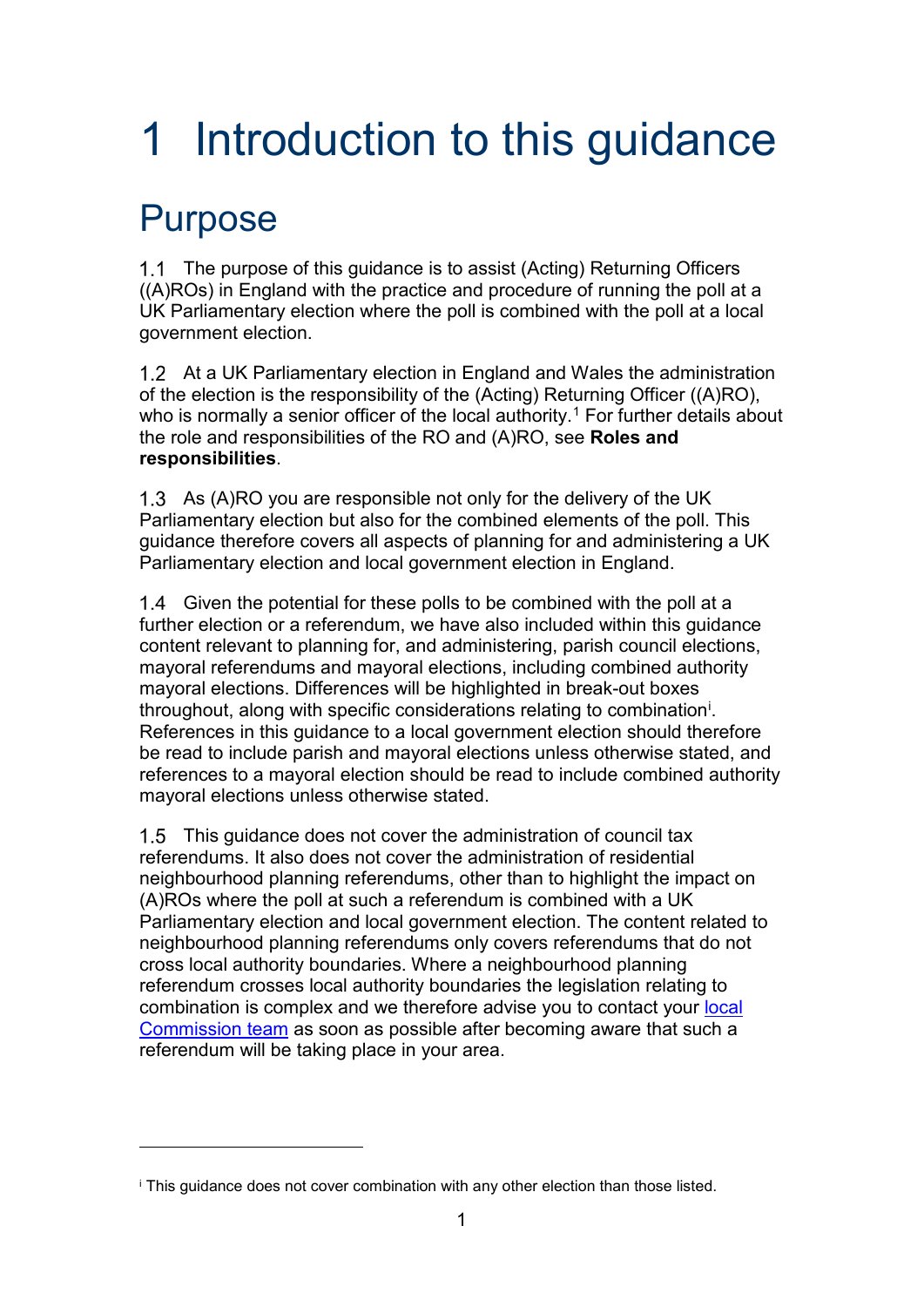#### **Combined authority mayoral election**

If you are a local RO at a combined authority mayoral election you should read this guidance in conjunction with any additional guidance or directions issued by the Combined Authority Returning Officer (CARO) as part of their role in co-ordinating the delivery of the combined authority mayoral election in their area. The CARO has the power to give general or specific directions to local ROs relating to the discharge of their functions at the combined authority mayoral election, and so when acting as local RO you must comply with any such directions. However, the power to give directions does not extend to any other election or the combined elements of the poll. In any case, you should liaise closely with the CARO and take into account any guidance issued by them in preparing for and delivering the polls as a whole. We have produced separate planning quidance for CAROs which is available for download from our website.

1.6 This guidance has been produced based on, and should be read in accordance with, the requirements set out in the following legislation (as amended):

- Local Government Act 1972
- Representation of the People Acts 1983, 1985 and 2000
- Political Parties, Elections and Referendums Act 2000
- Local Government Act 2000
- Representation of the People (England and Wales) Regulations 2001
- Representation of the People (Combination of Polls) (England and Wales) Regulations 2004
- Electoral Administration Act 2006
- Local Elections (Principal Areas) (England and Wales) Rules 2006
- Local Elections (Parish and Communities) (England and Wales) Rules 2006
- Local Authorities (Mayoral Elections) (England and Wales) Regulations 2007
- Parliamentary Constituencies (England) Order 2007
- Political Parties and Elections Act 2009
- Local Democracy, Economic Development and Construction Act 2009
- Dissolution and Calling of Parliament Act 2022
- Local Authorities (Conduct of Referendums) (England) Regulations 2012
- Neighbourhood Planning (Referendums) Regulations 2012
- Electoral Registration and Administration Act 2013
- The Combined Authorities (Mayoral Elections) Order 2017

1.7 The list above includes only the legislation that makes provision in areas that this guidance relates to and that is currently in force.

1.8 Revised data protection legislation applied from 25 May 2018 and applies to the processing of all personal data. You are personally responsible for ensuring that they comply with the requirements of data protection legislation. In addition to the updates made to this guidance, the Commission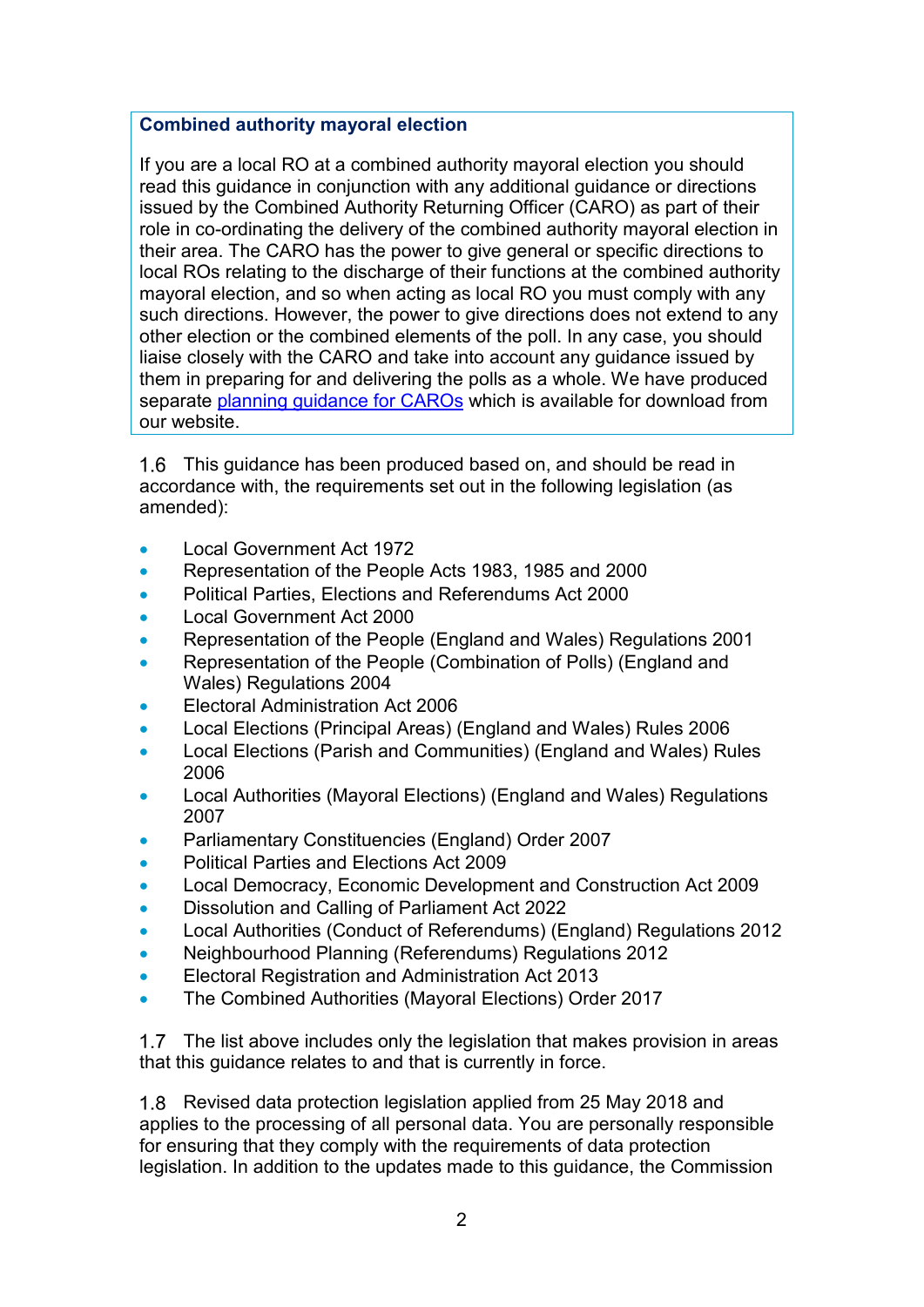published a [resource](http://www.electoralcommission.org.uk/__data/assets/word_doc/0007/239587/EU-General-Data-Protection-Regulation-FACTSHEET.doc) in February 2018 to support you in meeting your obligations under the EU General Data Protection Regulation (GDPR) and the Data Protection Act 2018, as they relate to your electoral administration responsibilities.

You are also required to have regard to the public sector equality duty contained in Section 149 of the Equality Act 2010 when carrying out your duties.

### <span id="page-5-0"></span>How to use this guidance

1.10 The guidance is divided into six areas:

- Part A Returning Officer role and responsibilities
- Part B Planning and organisation
- Part C Administering the poll
- Part D Absent voting
- Part  $E -$  Verifying and counting the votes
- Part F After the declaration of results

1.11 Each of these parts covers:

- what you are required to do by law ('musts')
- what we expect you will need to have in place, and what we would expect to see, to be able to be satisfied that the key outcomes of the Commission's performance standards can be delivered
- recommended practice to assist you in understanding and discharging your duties

1.12 This guidance is supplemented by resources which can be accessed through links contained throughout the guidance.

1.13 Should you have any questions about our guidance or any other matter relating to the administration of elections, our local [Commission](http://www.electoralcommission.org.uk/contact-us/our-offices) teams are available to provide on-going support. We will also provide an out-of-hours advice service to deal with urgent electoral administration queries in the run up to and immediately following the elections. Further information on the provision of our out-of-hours service will be provided through our [Bulletin for](http://www.electoralcommission.org.uk/i-am-a/electoral-administrator/bulletins-and-circulars)  [electoral administrators.](http://www.electoralcommission.org.uk/i-am-a/electoral-administrator/bulletins-and-circulars)

#### <span id="page-5-1"></span>**Terminology**

1.14 In this guidance the term 'ward' should be read as 'electoral division' in elections for unitary, county and county borough councils. The term 'electoral area' should be read as 'constituency' for the purposes of the UK Parliamentary election.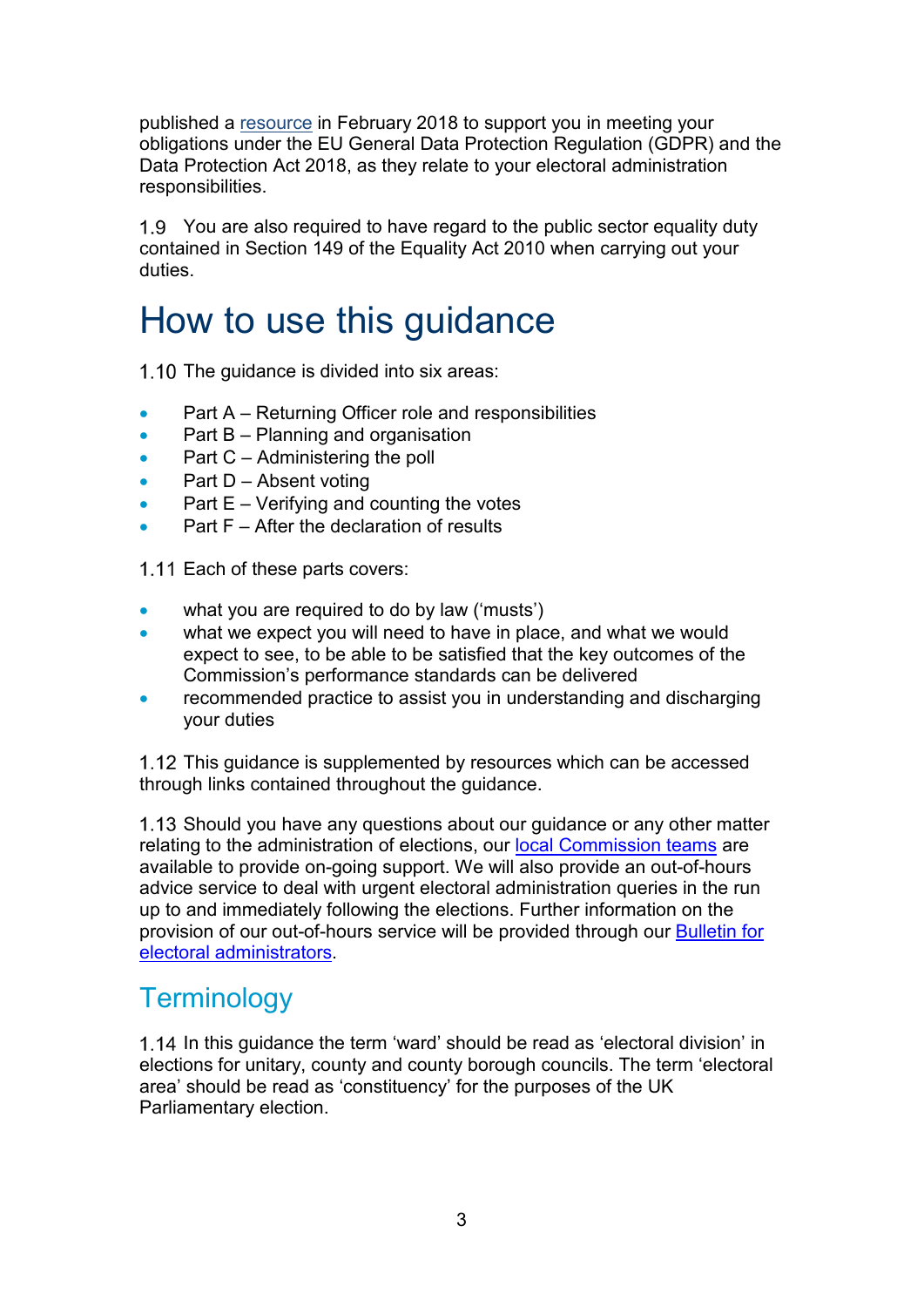

**Parish council elections**

In the case of a parish that is unwarded, 'ward' should be read as 'parish'.

#### **Local authority mayoral elections and mayoral referendums**

At a local authority mayoral election or referendum the electoral area is the whole of the local authority area.

#### **Combined authority mayoral election**

The legislation defines the electoral area at a combined authority mayoral election as the whole of the combined authority area. However, combined authority mayoral elections are administered locally on a district council basis[2.](#page-24-1)

#### **Neighbourhood planning referendums**

At a neighbourhood planning referendum, the electoral area is the referendum area[3.](#page-24-2) As a minimum this will be the Neighbourhood Area, but can be extended to include other areas with an interest in the outcome of the referendum. At these referendums, references in this guidance to 'electoral area' should therefore be read as 'referendum area'.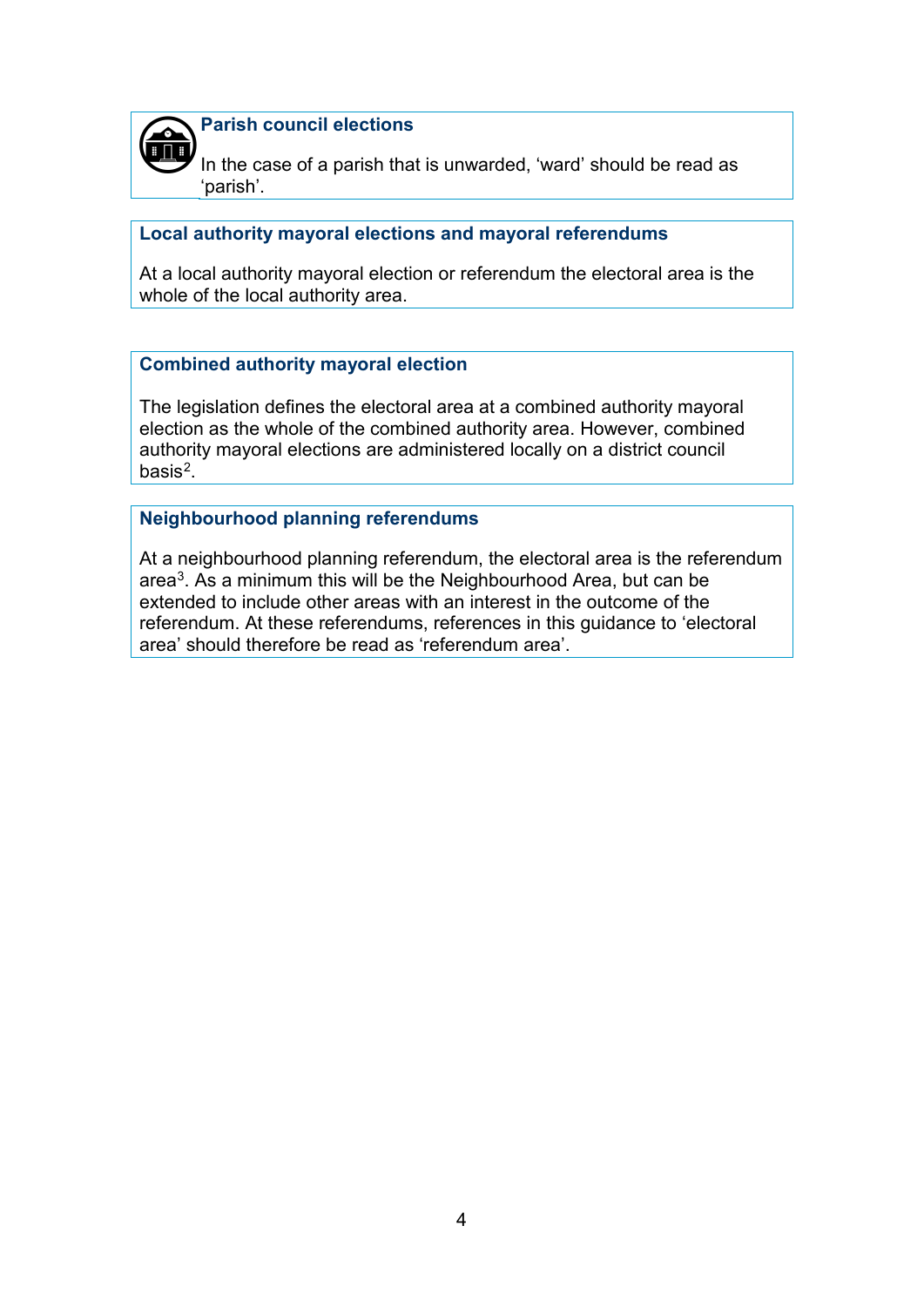## <span id="page-7-0"></span>2 Context of the elections

2.1 A UK Parliamentary election is a significant event which brings with it its own particular challenges. Your work to deliver well-run polls will come under considerable scrutiny – from voters, candidates and political parties, and the media.

2.2 This chapter seeks to highlight some of the particular aspects of context relevant to these polls which you should ensure underpin all aspects of your planning for the polls.

### <span id="page-7-1"></span>Scale

2.3 Many aspects of planning for the elections will need to reflect assumptions as to the likely turnout for the poll. Establishing such assumptions at an early stage in the planning is of key importance as the scope for adjusting plans is limited at a later stage in the process.

2.4 The level of interest in the UK Parliamentary election is likely to be significant. You should plan for the possibility of high turnout, and as a minimum you should assume that the turnout will be not less than the turnout at the last equivalent polls.

2.5 As the polls become closer, the context will continue to evolve as the campaigns pick up pace. You will need to be prepared to react to events both within your constituency and more broadly which could have an impact on the effective delivery of the polls, and this will include having robust contingency plans in place that you can turn to where required. If, for example, there are once again televised Leaders' debates, these could conceivably result in a late surge of registration and absent voting applications, as well as having an impact on turnout and are likely to alter the traditional pattern of when completed postal votes are returned.

2.6 It is vital that appropriate provision of polling stations is made, with the numbers of stations and the numbers of staff within them sufficient to deal with the number of electors allocated to them. Although any voters in a queue at their polling station at 10pm are able to vote, the need to ensure that voters do not face undue delays in voting and can receive a high-quality service remains.

2.7 The possible extent and level of combination of polls means that some (A)ROs may face a combination of three or more different polls. This level of combination will have impacts throughout the planning for, and delivery of, the polls.

2.8 For example, in the case where the poll is combined with the poll at a mayoral election with more than two candidates, there would be two different electoral systems in use, incorporating two methods of voting, with two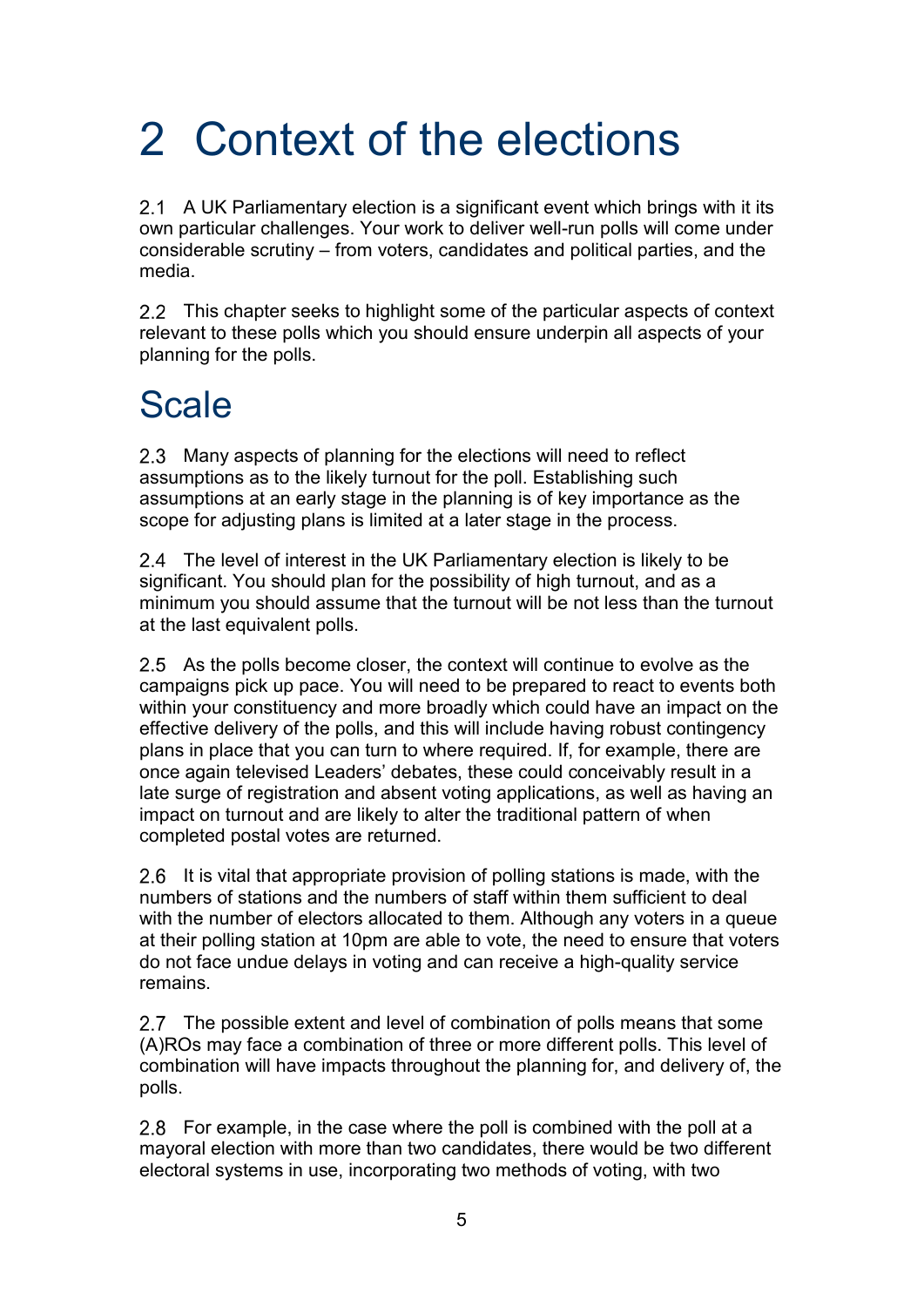different ballot papers. Clear and tailored information for voters on how to cast their vote will, in that case, be essential to minimise confusion. At a combined authority mayoral election, where the electoral area will include a number of local authority areas, to minimise voter confusion and to ensure that voters receive a consistently high quality of service irrespective of where they live, you will need to work closely with the CARO and other local ROs.

2.9 It is likely that the media will focus on the verification and count and it will be important to manage expectations, not only of the media but of all with an interest in the results, by consulting on your proposed approach and subsequently communicating clearly what you expect to deliver and by when, particularly where combination will impact on your expected declaration times.

2.10 You should also keep in mind the legal requirement to take reasonable steps to start the counting, not just the verification, of the votes at UK Parliamentary elections by 2am. There will be a focus from candidates, political parties, commentators and broadcasters on the speed of the results. The challenge for you, as (A)RO, will be to be able to explain the steps you are taking in order to ensure the delivery of timely – and, fundamentally, accurate – results.

### <span id="page-8-0"></span>Nature of the contests

2.11 The polls will likely be hard-fought, with many close contests in constituencies and wards across England. The evolving political landscape could mean that even in places where there have traditionally been large majorities this may no longer be the case, meaning the focus and circumstances could be different from anything experienced in your area before.

2.12 There may be a significant number of new or less experienced political parties, candidates and agents who are unfamiliar with the practices and processes of an election and who will need your support to be able to participate effectively.

2.13 Particularly given the likelihood of close and hard-fought contests, you should be prepared for the integrity of these elections to be scrutinised. Allegations and cases of electoral fraud will not only have a negative impact on the confidence of electors and campaigners, but they may also have a significant impact on your capacity to manage the election process effectively. It is therefore crucial that you put in place detailed and robust plans for monitoring and maintaining the integrity of the elections in your area. You should work closely with the local police, ensuring you have in place good lines of communication for referring any allegations.

### <span id="page-8-1"></span>Registration of electors

2.14 The focus on the numbers of those registered and not registered is as high profile as it's ever been, and this is set to continue.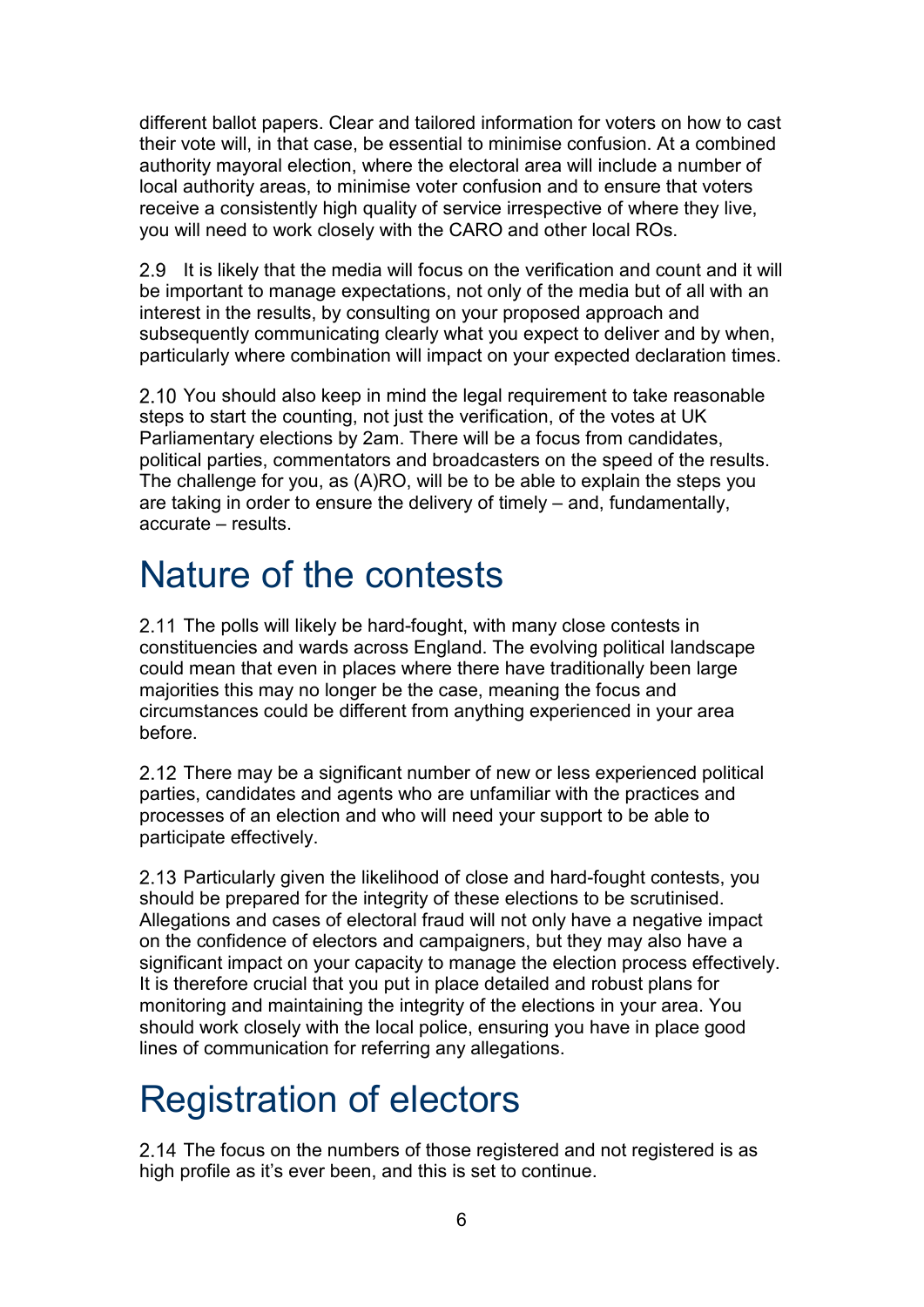2.15 The potential for a high number of registration applications close to the deadline for the election should be anticipated and built into your plans, reflecting lessons learnt from the experience of recent polls. The impact of such applications and related questions from residents will also have implications for the administration of the poll and your plans should ensure you are able to respond effectively.

2.16 Online registration in particular brings greater opportunities for you to engage local residents in the democratic process, and to boost the levels of registration amongst under-registered groups, with a UK Parliamentary election providing a strong hook for your local public engagement activity. And you do not need to do this on your own – opportunities for working with local partners who can reach out to voters in under-registered groups in your area could be a valuable part of your engagement work locally and should be sought out and seized.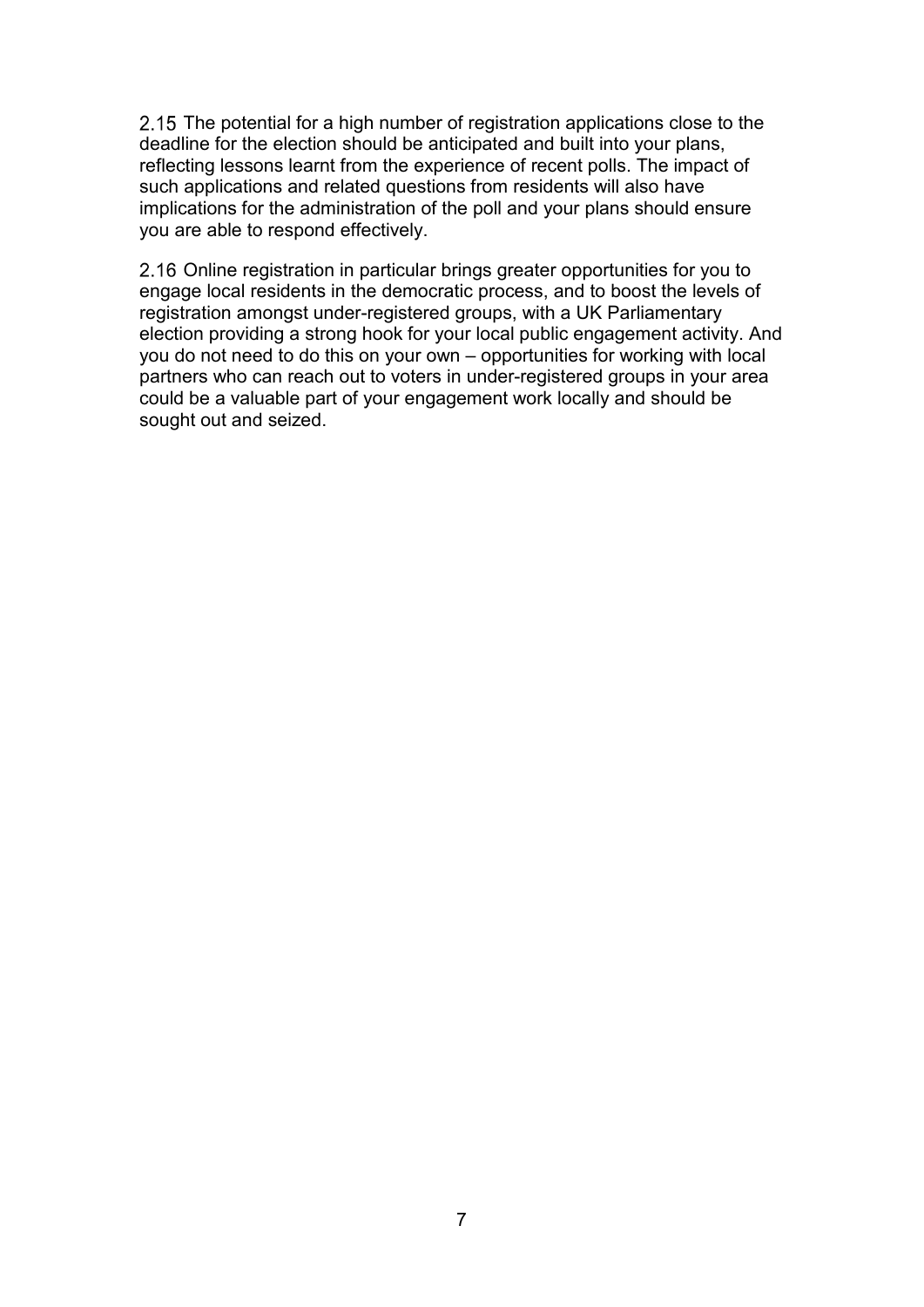## <span id="page-10-0"></span>3 Roles and responsibilities

### <span id="page-10-1"></span>The Returning Officer and (Acting) Returning Officer for UK Parliamentary elections

3.1 At a UK Parliamentary election in England, the Returning Officer (RO) is a largely ceremonial position. Most duties of the RO are discharged by the (Acting) Returning Officer, who is normally a senior officer of the local authority.

#### <span id="page-10-2"></span>Appointment of the RO

3.2 In a borough constituency contained in a district, the mayor or chairman of the local authority is the RO. In a county constituency, the RO is the Sheriff of the County. In areas where the constituency overlaps county or district borders, the RO is designated by the Secretary of State.[4](#page-24-3) See paragraph **[3.8](#page-11-2)** below for an explanation of the two types of constituencies.

#### <span id="page-10-3"></span>Duties of the RO

3.3 It is for the RO to receive the writ. However, a RO can appoint a deputy for the purposes of receiving the writ. $^5$  $^5$ 

3.4 The RO may also reserve for themselves the duties in connection with endorsing and returning the writ, as well as declaring and giving public notice of the result. In that case, they must give written notice to you, as the (A)RO. The notice must be given in writing by the day after the receipt of the writ and needs to specify which duties the Returning Officer wishes to reserve for themselves.<sup>[6](#page-24-5)</sup> The notice is not prescribed.

You should contact the RO at an early stage in your planning to ensure they are aware of their duties in connection with the role and to discuss whether or not these duties will be delegated.

### <span id="page-10-4"></span>Appointment of (Acting) Returning Officer

In a constituency for which the chairman of a district council or the mayor of a London borough is the RO, the Electoral Registration Officer (ERO) appointed by that council is the (A)RO.

3.7 In the case of any other constituency, the ERO for one of the local authorities covered by the constituency will be designated as (A)RO by an order made by the Secretary of State.<sup>[7](#page-24-6)</sup>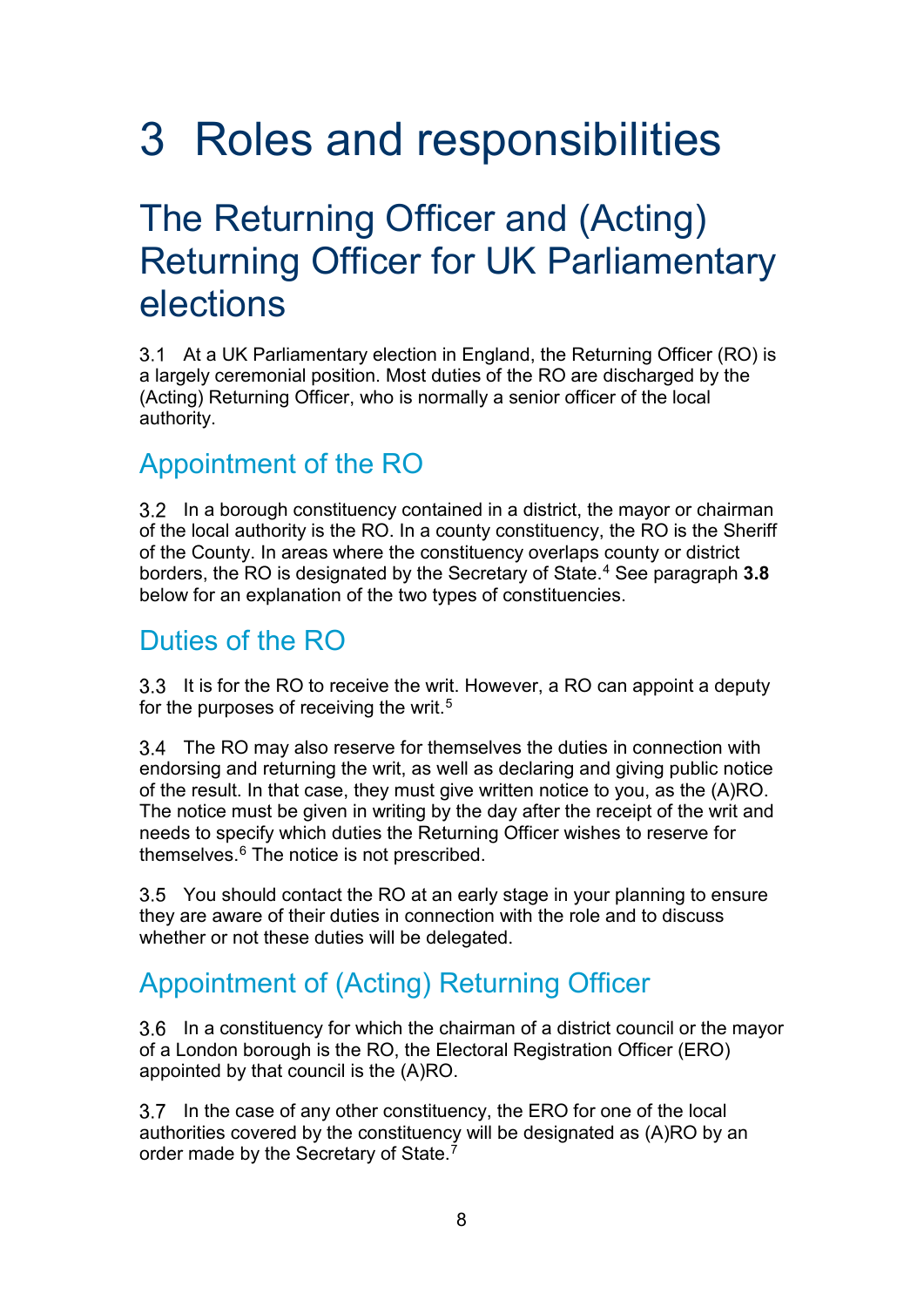### <span id="page-11-0"></span>Boundaries and constituencies

<span id="page-11-2"></span>3.8 There are two types of constituency: county and borough. Typically, borough constituencies are mainly urban while county constituencies are mainly rural. The legislation for  $End<sup>8</sup>$  $End<sup>8</sup>$  $End<sup>8</sup>$  and Wales<sup>[9](#page-24-8)</sup> sets out whether a constituency is a county or borough constituency.

UK Parliamentary general elections are run on UK Parliamentary constituency boundaries. Constituencies can be coterminous with the areas of local authorities but many comprise only part of the area, while others cross one or more local authority boundaries.

3.10 While you are responsible for delivering the UK Parliamentary election as a whole, in practice, if any part of the constituency falls outside your local authority, you will need to consider what impact this will have on your processes and whether you will need to delegate some of your functions to a senior officer at the other local authority. You should liaise closely with the ERO and election staff at the relevant local authority/authorities in order to identify any possible issues and how these will be addressed. You should seek their advice and assistance, where necessary, as they will be more familiar with those areas.

### <span id="page-11-1"></span>Returning Officer for local government elections

Every county, district, unitary and metropolitan council is required to appoint an officer of the council to be the RO for the election of councillors to their local authority<sup>[10](#page-24-9)</sup>. The RO at an election of London borough councillors is the proper officer of the borough  $11$ .

3.12 In Wales, every county or county borough council is required to appoint an officer of the council to be the RO for the election of councillors to their local authority.<sup>[12](#page-24-11)</sup>

#### **Parish and community council elections**

Every district council in England and every county and county borough council in Wales must appoint an officer of the council to be the RO for any elections of councillors of parishes or communities within the district or county/county borough<sup>13</sup>. This may be the same person as the RO for principal area elections, but does not need to be.  $\bigoplus$ 

#### **Local authority mayoral election**

The person appointed as the RO for principal area elections will be the RO for any mayoral elections in the local authority (i.e. the person appointed as the RO for the election of principal area councillors is also the RO for election of a mayor $)^{14}$ .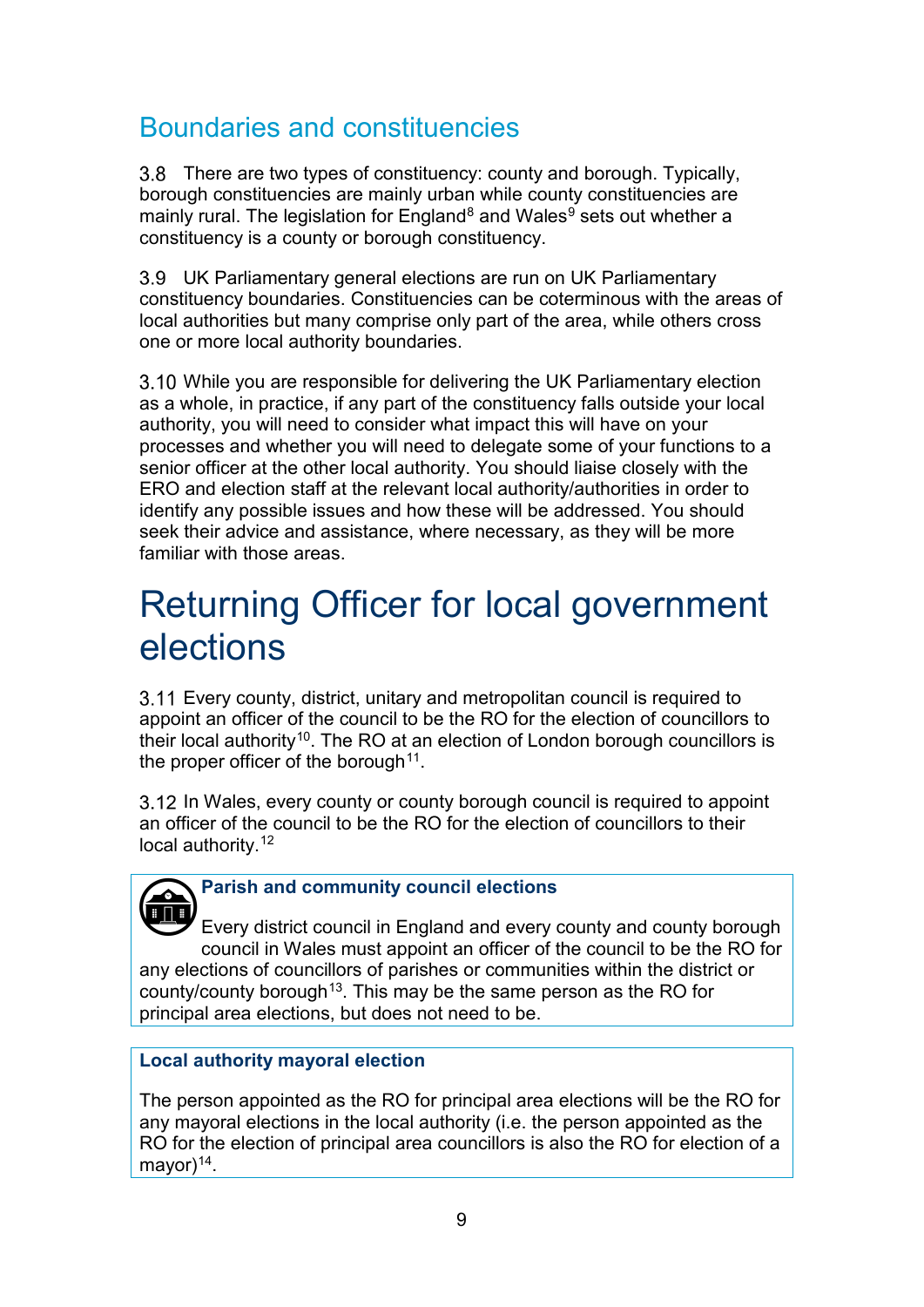#### **Combined authority mayoral election**

At a combined authority mayoral election, each constituent council must appoint an officer of the council to be the local RO for the combined authority mayoral election. Where both a district council and a county council are constituent councils for the same area of the combined authority, the requirement to appoint an officer of the council to be the local RO only applies to the district council<sup>15</sup>.

The combined authority must also appoint one of its officers, or one of the officers of a constituent council, to be the Combined Authority Returning Officer (CARO) for the election<sup>16</sup>. The CARO is responsible for the overall conduct of the combined authority mayoral election, and for liaising with and co-ordinating the work of ROs within the combined authority. The CARO will also have specific responsibilities for the election, including administering the nomination process and calculating and declaring the result. We have developed separate guidance to support CAROs:

- CARO planning quidance
- [CARO guidance delivery of key processes](http://www.electoralcommission.org.uk/__data/assets/pdf_file/0018/214461/CAM-Guidance-delivery-of-key-processes-for-CAROs.pdf)

#### **Mayoral referendums**

At a mayoral referendum in England the referendum is the responsibility of the Counting Officer (CO) who is the RO for principal area elections (i.e. the person appointed as the RO for the election of principal area councillors is also the CO for mayoral referendums) $17$ .

#### **Neighbourhood planning referendums**

At a neighbourhood planning referendum in England the referendum is the responsibility of the CO who is the RO for principal area elections for that authority (i.e. the person appointed as the RO for the election of principal area councillors is also the CO for the referendum)<sup>18</sup>. This is not the case for the City of London, however, where the referendum is the responsibility of the CO appointed for that purpose by the Common Council<sup>19</sup>.

Where a neighbourhood planning referendum crosses local authority boundaries, the CO for each of the authorities included in the referendum area is responsible for the part of the referendum area that falls within their local authority area<sup>20</sup>.

In this case, there will also be a Chief Counting Officer (CCO) with a power of direction over COs. The CCO will be<sup>21</sup>:

• a person appointed by the local authority whose portion contains the greatest number of registered local government electors in the referendum area, or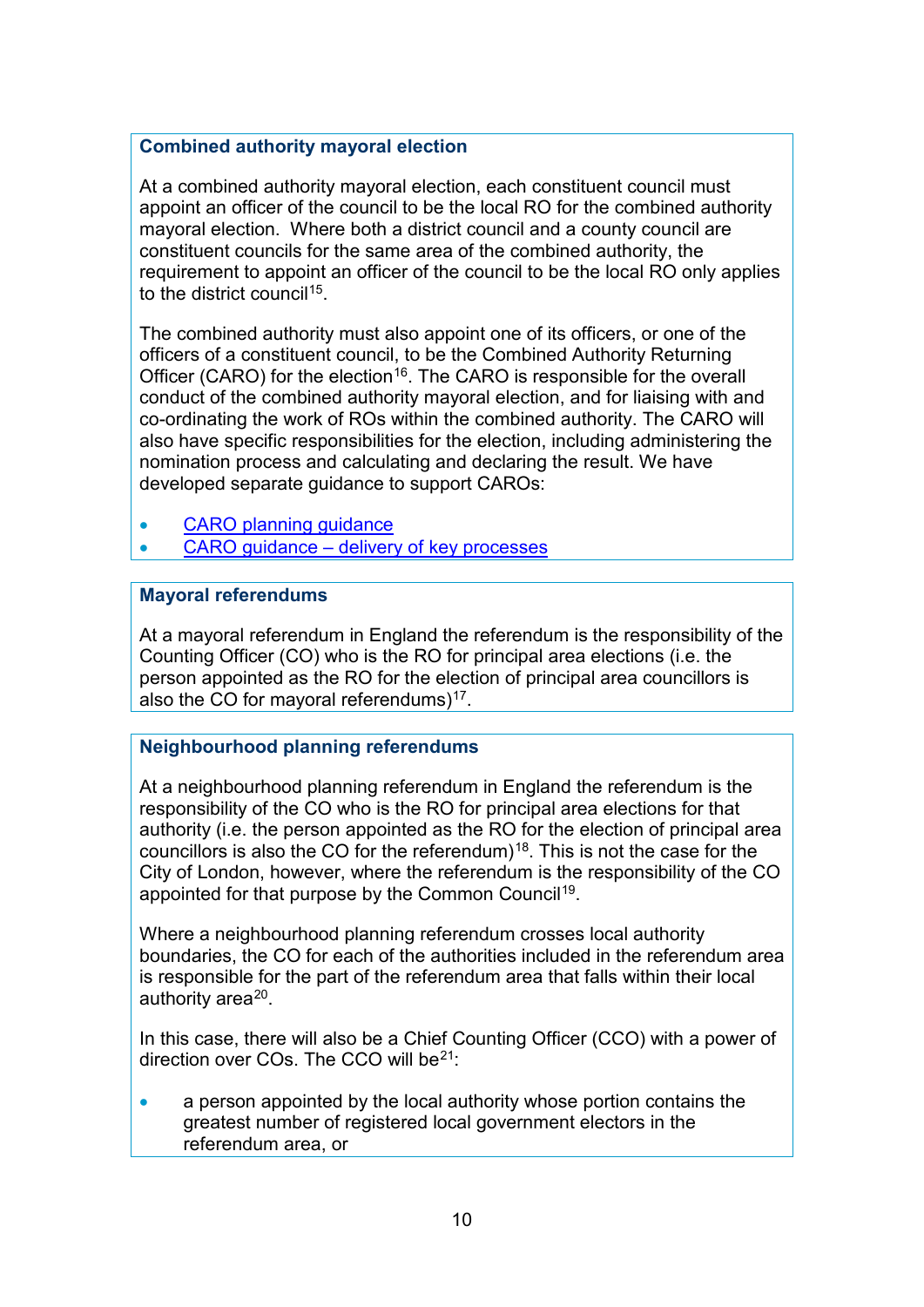a person appointed by one of the other local authorities as both or all the authorities agree

### <span id="page-13-0"></span>Your role and responsibilities

3.13 You play a central role in the democratic process. Your role is to ensure that the elections are administered effectively and that, as a result, the experience of voters and those standing for election is a positive one. You should set out at an early stage what you want to achieve and what success would look like for you.

3.14 Your duties as (A)RO are separate from your duties as a local government officer. As (A)RO you are not responsible to the local authority but are directly accountable to the courts as an independent statutory office holder.

3.15 As the poll at the UK Parliamentary election is combined with the poll at the local government elections, most of the functions of each election will fall to you as (A)RO. It is, however, important to note that it is the polls which are combined, and not every aspect of the elections.

3.16 As (A)RO, you are responsible for the following at a combined poll<sup>22</sup>:

- the notice of the situation of polling stations
- the provision of polling stations
- the appointment of Presiding Officers and Poll Clerks
- the equipment of polling stations
- giving the notification of the requirement of secrecy at polling stations
- signing certificates of employment for polling station staff allowing them to vote at the polling station they are working at, as opposed to the one allocated to them
- authorisation to order the removal of persons from polling stations
- where it has been decided to combine the issue of postal ballot papers:
	- the corresponding number list
	- the issue of postal votes, including creating a copy of the postal voters list and postal proxy voters list and marking it on issue
	- the opening of postal votes, including the marking of returned postal vote statements on the lists and the verification of the personal identifiers on the returned postal voting statements
- the separation and verification of ballot papers

#### **Cross-boundary constituencies**

Where the constituency crosses local authority boundaries, to deliver these functions effectively, there will need to be a close working relationship between you and the respective ROs and their staff. While the responsibility for the provision of polling stations and polling station staff for the polls rests with you, as (A)RO, you should seek advice and assistance, as necessary,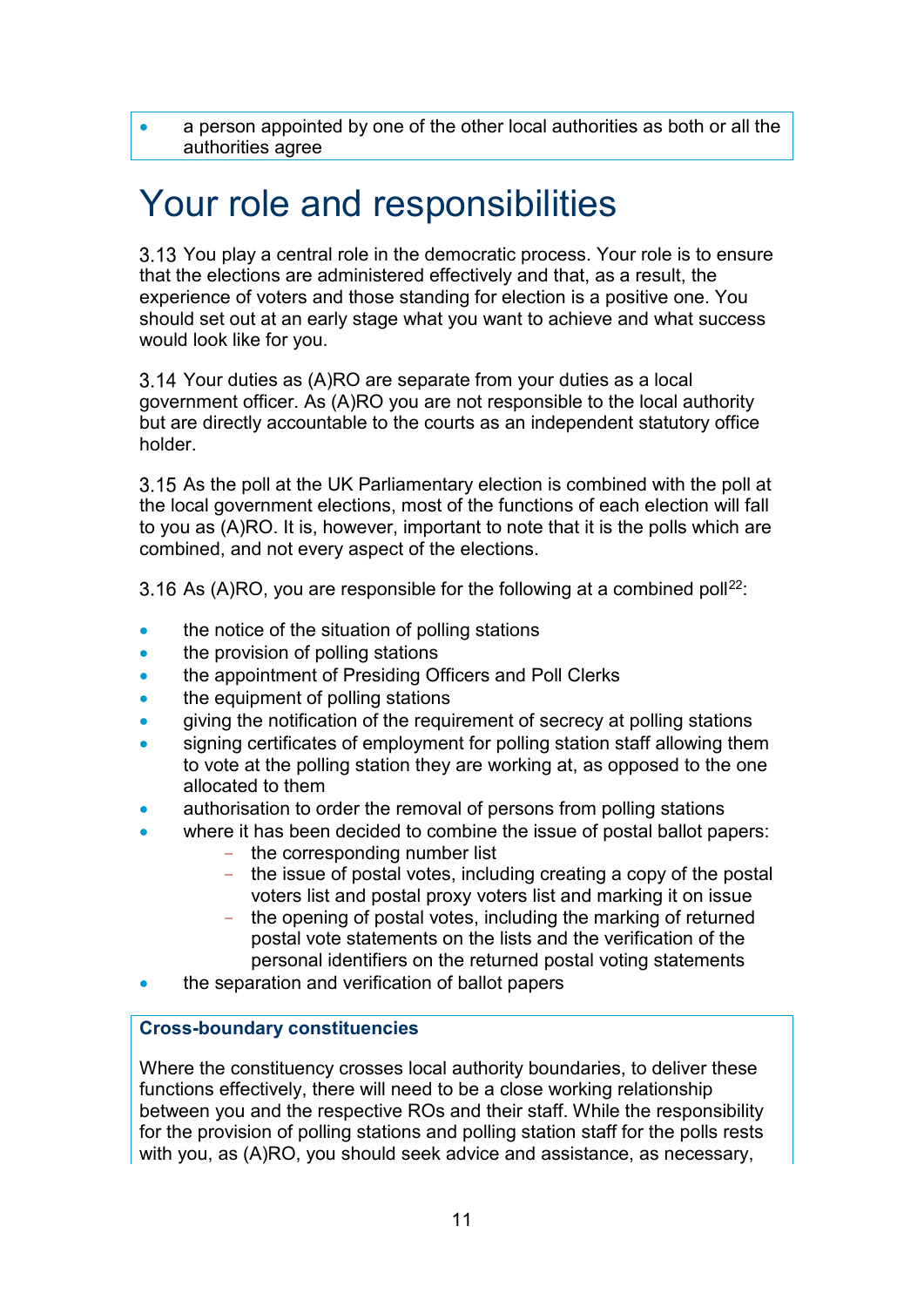from the local government RO and their staff for the other local authority area who will be more familiar with that particular area.

3.17 As local government RO you are personally responsible for:

- nominations
- the printing of the local government ballot papers
- the counting of votes cast in the local government election
- declaration of the result

#### **Combined authority mayoral election**

As local RO for the combined authority mayoral election you are personally responsible for administering the election in your local authority area, including:

- complying with any directions issued by the CARO
- the provision of polling stations
- appointing Presiding Officers and Poll Clerks
- publishing the notice of poll and notice of situation of polling stations
- printing the ballot papers (unless the CARO has directed that they will take on responsibility for this)
- managing the postal voting process
- verifying the ballot papers and providing the CARO with information contained within the verification statement
- counting the votes for your local authority area
- transmitting the local totals to the CARO
- declaring the local totals for your area once the CARO has given permission for you to do so

The CARO is personally responsible for:

- publishing the notice of election
- administering the nomination process
- publishing the statement of persons nominated
- ensuring that candidates and their agents comply with the requirements relating to the content of their election addresses
- producing and distributing a booklet to every voter containing the candidates' election addresses
- collating the number of votes given for each candidate and calculating the result
- declaring the result

The CARO may also take on responsibility for the printing of the combined authority mayoral ballot papers by issuing a direction to this effect. $23$ 

The CARO has the power to give general or specific directions to local ROs relating to the discharge of their functions at the combined authority election, including directions requiring ROs to take specified preparatory steps or to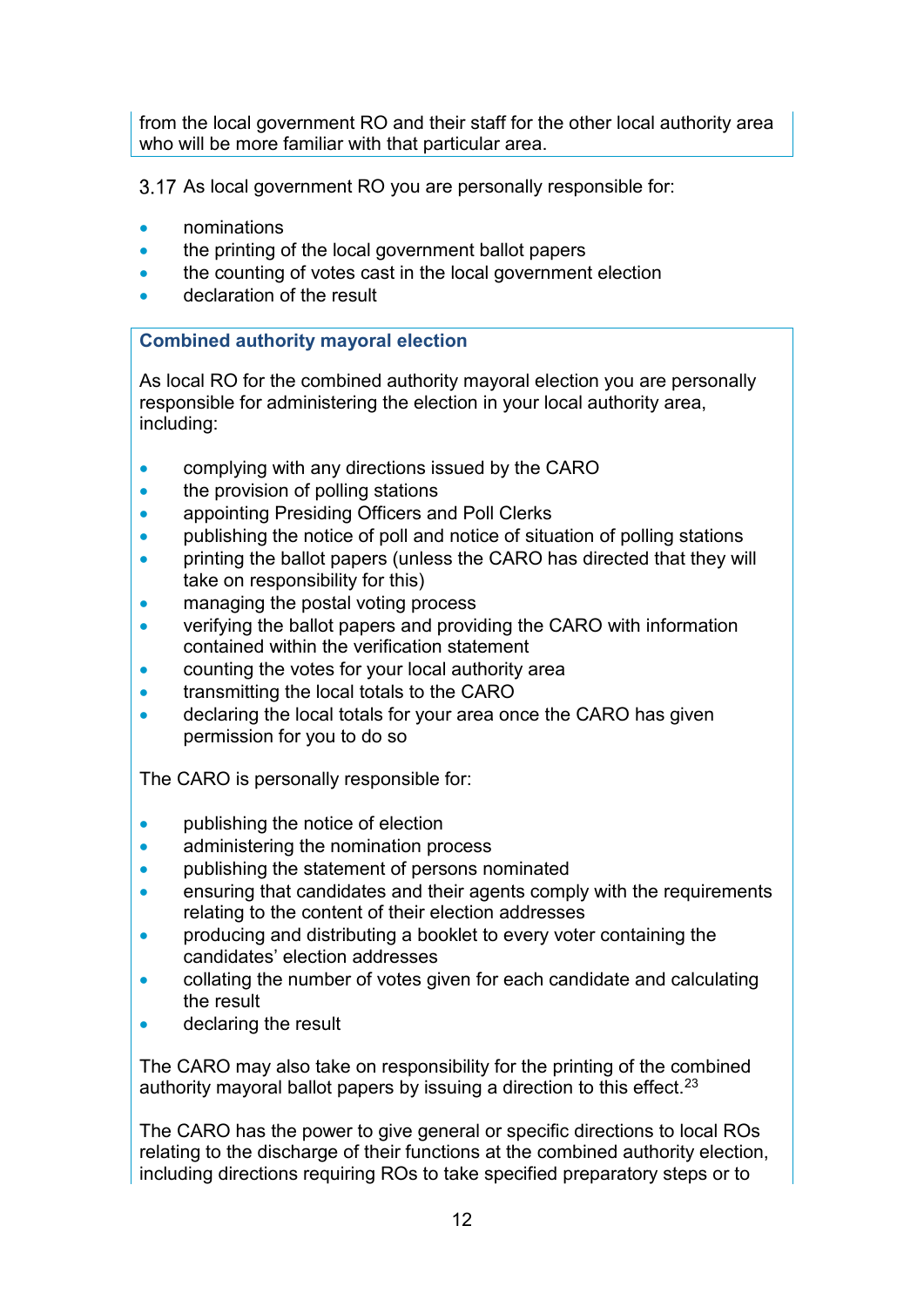provide any information that they have or are entitled to have and directions that the counting of votes shall be conducted at a central location<sup>[24](#page-24-23)</sup>. You are required to comply with any direction you have given<sup>[25](#page-24-24)</sup>.

Where polls are combined, this power to give directions does not extend to the other election(s) or the combined elements of the poll. In any case, you should liaise closely with other ROs in the combined authority area, as well as the CARO, and take into account any guidance issued by the CARO in preparing for and delivering the polls as a whole.

We have produced separate planning quidance for CAROs.

#### **Combined authority mayoral election**

Where the poll at a combined authority mayoral election is combined with the poll at another local government election, the RO for the local government election will take on the functions of the local RO at the combined authority mayoral election for the part of the electoral area that falls within the local authority area<sup>26</sup>.

#### **Neighbourhood planning referendums**

Where the poll at a neighbourhood planning referendum is combined with the poll at a local government election, the RO for the local government election will take on the functions of the CO at the referendum for the part of the referendum area that falls within the local authority area<sup>27</sup>.

#### **Mayoral referendums**

Where the poll at a mayoral referendum is combined with the poll at a local government election, the RO for the local government election will take on the functions of the CO at the referendum<sup>[28](#page-24-27)</sup>.

3.18 While you can appoint one or more persons to discharge any or all of your functions as (A)RO or local government RO, you cannot delegate your personal responsibility for delivering the elections[29.](#page-24-28) Further information on the appointment of deputies can be found in Part  $B -$  Planning and [organisation.](http://www.electoralcommission.org.uk/__data/assets/pdf_file/0004/175369/UKPGE-LGE-Part-B-Planning-and-organisation.pdf)

### <span id="page-15-0"></span>Your skills and knowledge

3.19 You should have a working knowledge of the relevant legislation governing the conduct of the elections. This means that, in addition to having a clear understanding of your statutory functions, you should have an overview of what the legislation contains and an understanding of how it affects the administration of the elections, so that you can review, question where necessary, and quality-assure the whole process in your constituency.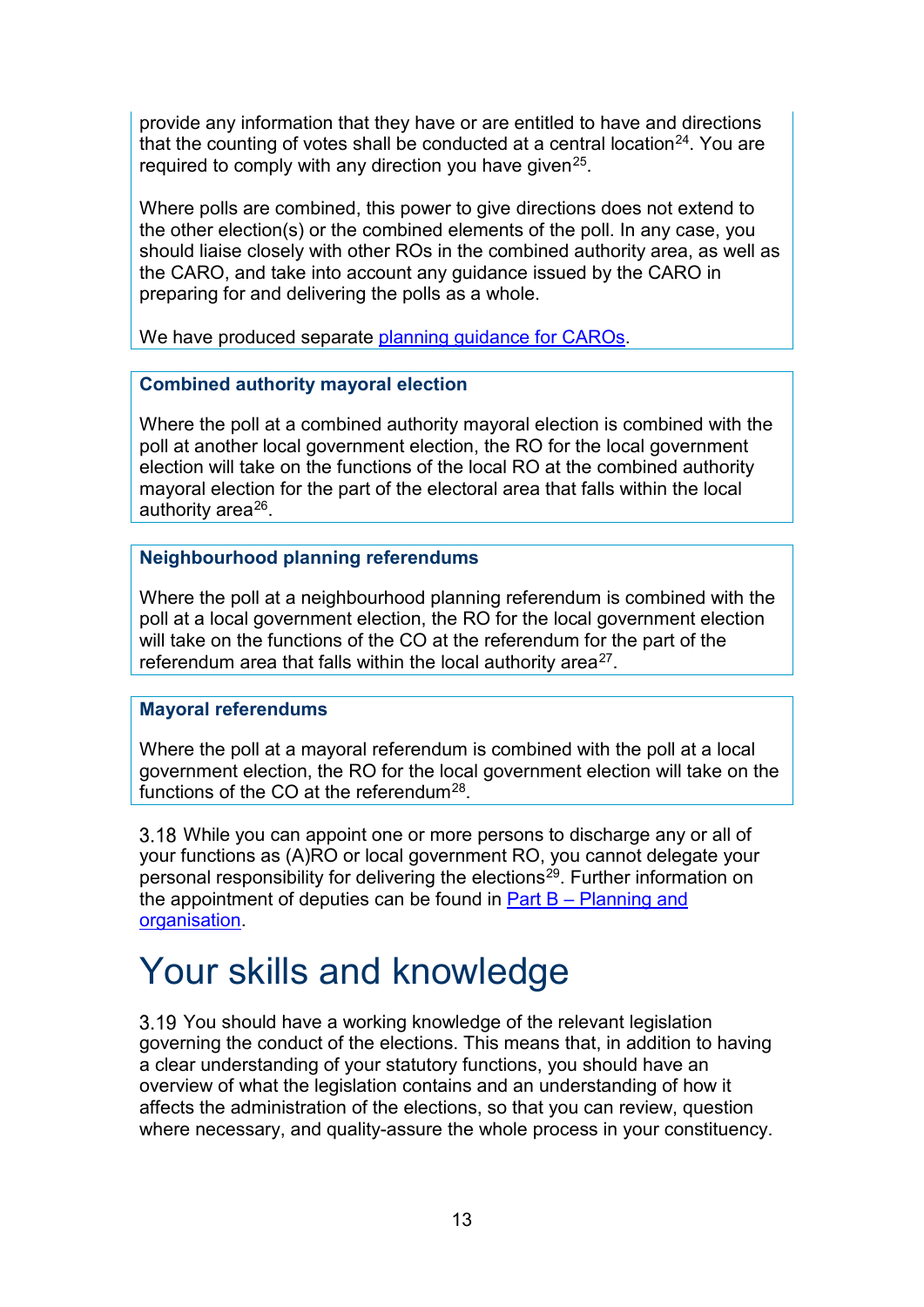3.20 There are management responsibilities attached to your role. For example, you should:

- command the required staff and resources to deliver well-run polls
- draw in the necessary support, skills and expertise from across your own local authority
- oversee the planning, project management and risk management of the elections for which you are responsible and incorporate any lessons learnt from previous polls
- identify and oversee any actions necessary to mitigate any issues arising
- ensure that staff are appropriately trained to deliver the roles required of them
- support the staff administering the election and provide appropriate oversight of their work
- provide direction to staff, monitor progress and receive regular feedback on activities
- in the case of cross-boundary constituencies, seek advice and assistance from the RO and staff at the other local authorities
- if you are not also the ERO, maintain an effective working relationship with them
- maintain an effective working relationship with your police Single Point of Contact (SPOC)
- ensure that election accounts are completed in a timely manner

#### **Combined authority mayoral election**

If you are not also the CARO, you will need to maintain an effective working relationship with them.

### <span id="page-16-0"></span>Breach of official duty and power to correct procedural errors

3.21 You are also subject to breach of official duty provisions. This means that if you or your appointed deputies are, without reasonable cause, guilty of any act or omission in breach of official duty you (and/or they) are liable on summary conviction to an unlimited fine<sup>[30](#page-24-29)</sup>.

3.22 You have the power to take such steps as you think appropriate to remedy acts or omissions that arise in connection with any function of the elections and that are not in accordance with the rules  $31$ .

3.23 This power allows you to correct procedural errors that you, as (A)RO or local government RO, an ERO, a Presiding Officer or a person providing goods or services to you (or any deputies of any of these) make<sup>32</sup>.

Where you remedy an act or omission in full by using your power to correct a procedural error, you will not be guilty of an offence of breach of official duty<sup>[33](#page-25-2)</sup>. You should remember that the power to correct procedural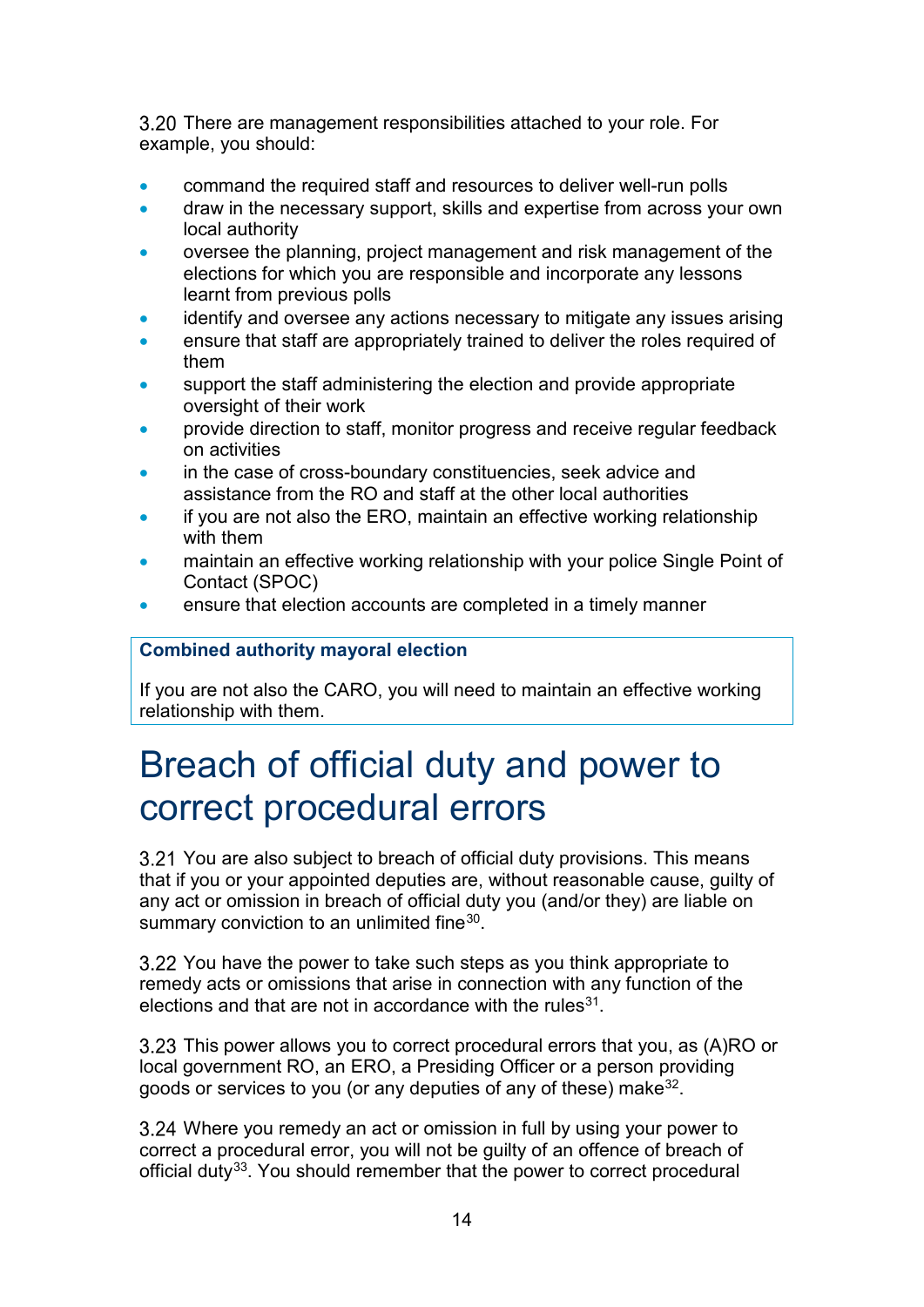errors does not enable you to recount the votes once the result has been declare[d34](#page-25-3).

3.25 As you are personally liable for the conduct of the election you should ensure that you have insurance cover and that it is up-to-date. You should be prepared to demonstrate robust planning and decision-making processes in the event of any challenge to the election and a claim against the insurance policy. The team at your council dealing with insurance may be able to help determine what existing cover is in place and available, and to provide advice as to whether it should be extended.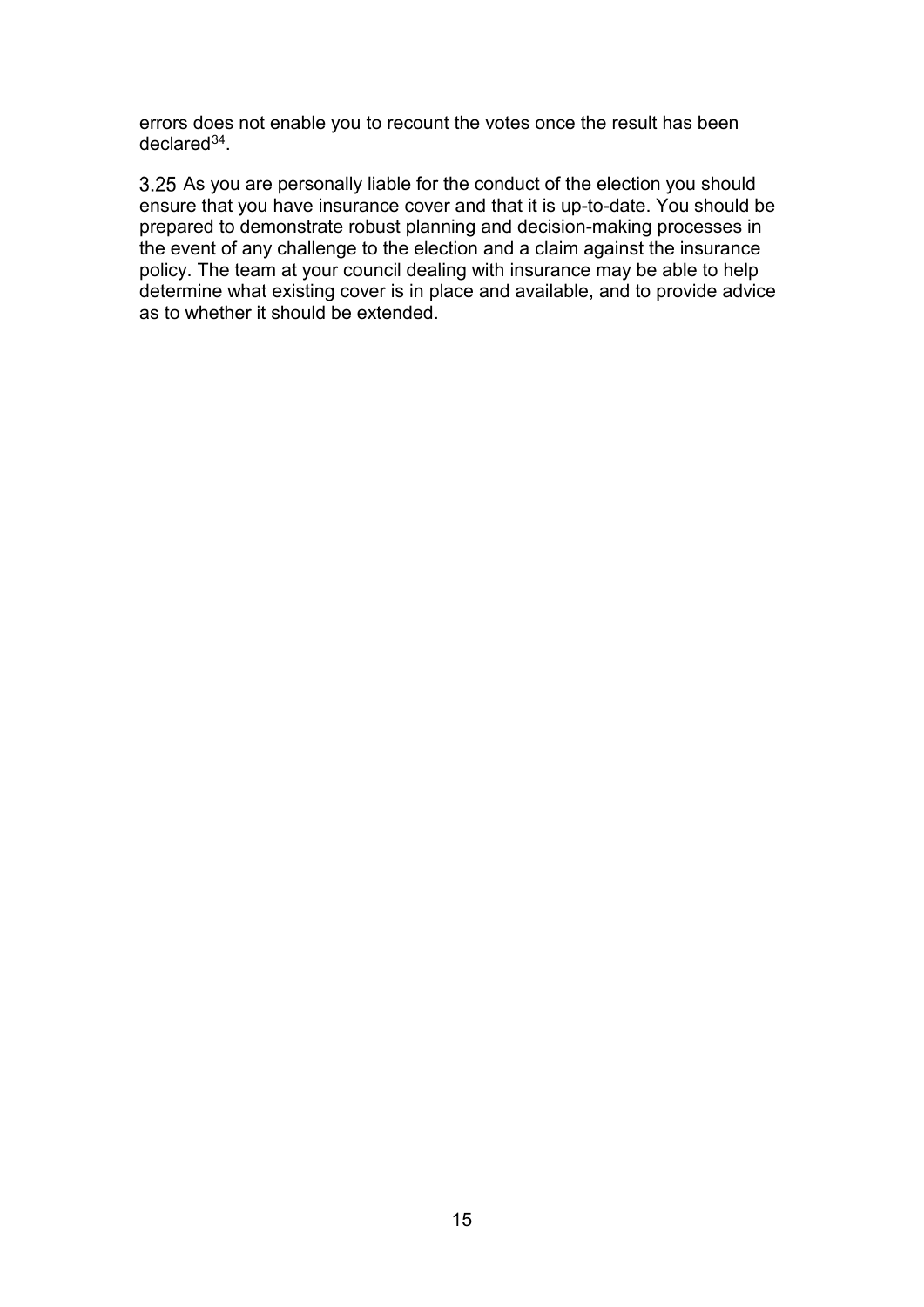## <span id="page-18-0"></span>4 Performance standards

4.1 The Electoral Commission sets standards and monitors and reports on the performance of ROs<sup>[35](#page-25-4)</sup>. The performance standards for ROs can be found at [Appendix A – Performance standards for Returning Officers.](#page-18-1)

4.2 The framework was developed around the key outcomes from the perspective of voters and those who want to stand for election, and in particular whether ROs are taking the necessary steps to deliver the following outcomes:

- Voters are able to vote easily and know that their vote will be counted in the way they intended
- It is easy for people who want to stand for election to find out how to get involved, what the rules are, and what they have to do to comply with these rules, and they can have confidence in the management of the process and the result

<span id="page-18-1"></span>4.3 Parts B to F of this guidance include what we expect ROs will need to have in place, and what we would expect to see to be able to be satisfied that the key outcomes of the standards can be delivered.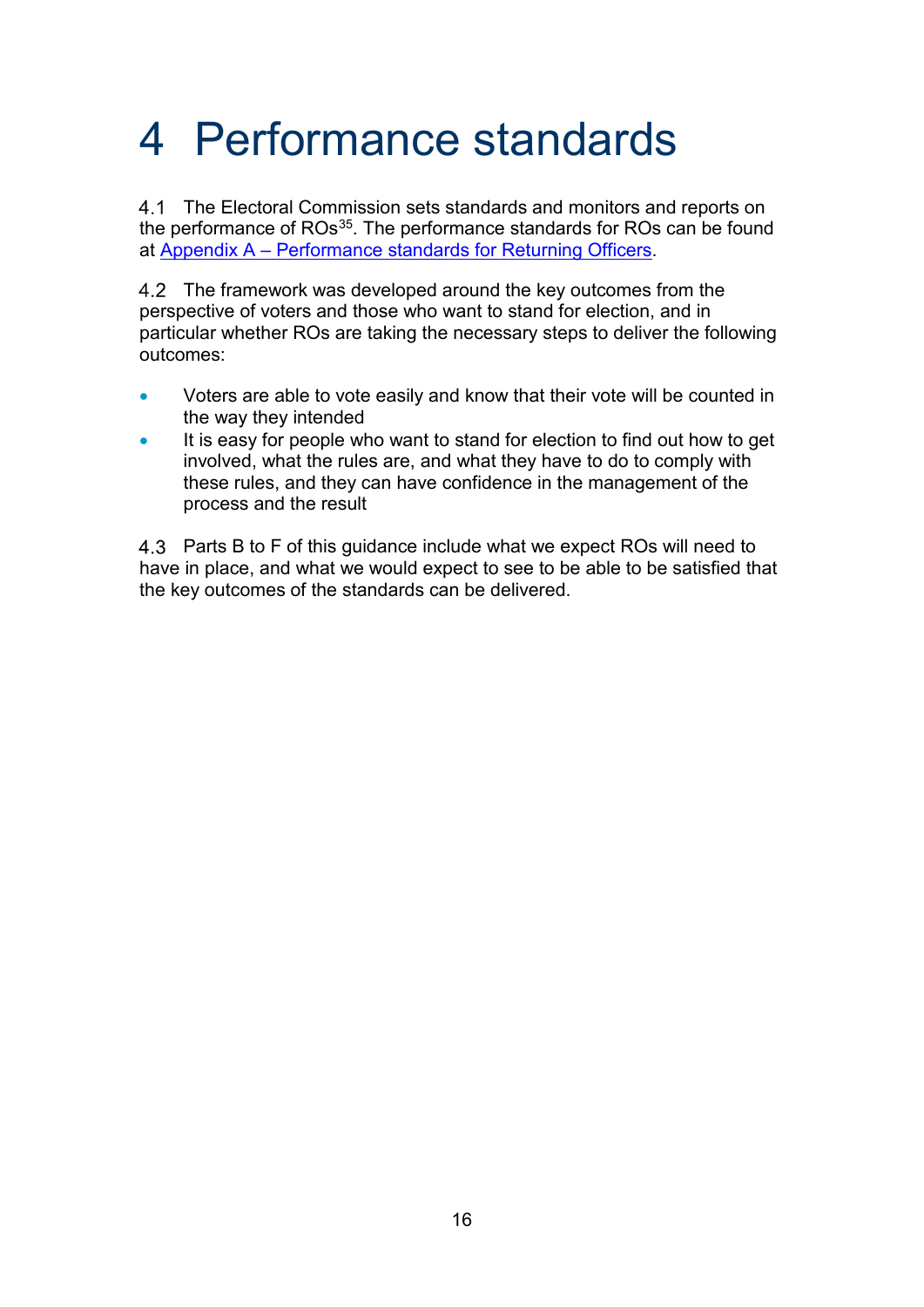### Appendix A – Performance standards for Returning Officers in Great Britain

### Performance standard 1: Voters

**Ensuring that planning for and delivery of the poll enables voters to vote easily and know that their vote will be counted in the way they intended**

<span id="page-19-0"></span>

| Outcome                                                                                                             | What does the RO need to<br>do to achieve the outcome                                                                                                                                                                                                                                                                                                                                                                                                                                                                                                                                    | What will demonstrate how<br>the outcome has been met                                                                                                                                                                                                                                                                                                                                                                                                                   |
|---------------------------------------------------------------------------------------------------------------------|------------------------------------------------------------------------------------------------------------------------------------------------------------------------------------------------------------------------------------------------------------------------------------------------------------------------------------------------------------------------------------------------------------------------------------------------------------------------------------------------------------------------------------------------------------------------------------------|-------------------------------------------------------------------------------------------------------------------------------------------------------------------------------------------------------------------------------------------------------------------------------------------------------------------------------------------------------------------------------------------------------------------------------------------------------------------------|
| Voters receive the information they need,<br>in an accessible format and within time<br>for them to cast their vote | Develop and implement robust<br>$\bullet$<br>project management processes<br>Evaluate planning for and delivery of<br>$\bullet$<br>previous polls and identify lessons<br>learnt, updating plans as required<br>Put in place arrangements to<br>manage contractors and suppliers<br>to ensure that the work is delivered<br>as required by the specification<br>Ensure robust processes are in<br>place for ensuring that there are no<br>errors on voter materials, notice of<br>poll and notice of election<br>Ensure poll cards are received by<br>voters as soon as possible so that | Project planning documentation<br>$\bullet$<br>which is kept under regular review<br>Planning documentation reflecting<br>lessons learnt<br>Arrangements in place for the<br>management of contractors and<br>suppliers<br>Processes for the proof-checking of<br>voter materials, notice of poll and<br>notice of election<br>Information on the method for<br>$\bullet$<br>delivery of poll cards, including an<br>estimation of when poll cards will be<br>delivered |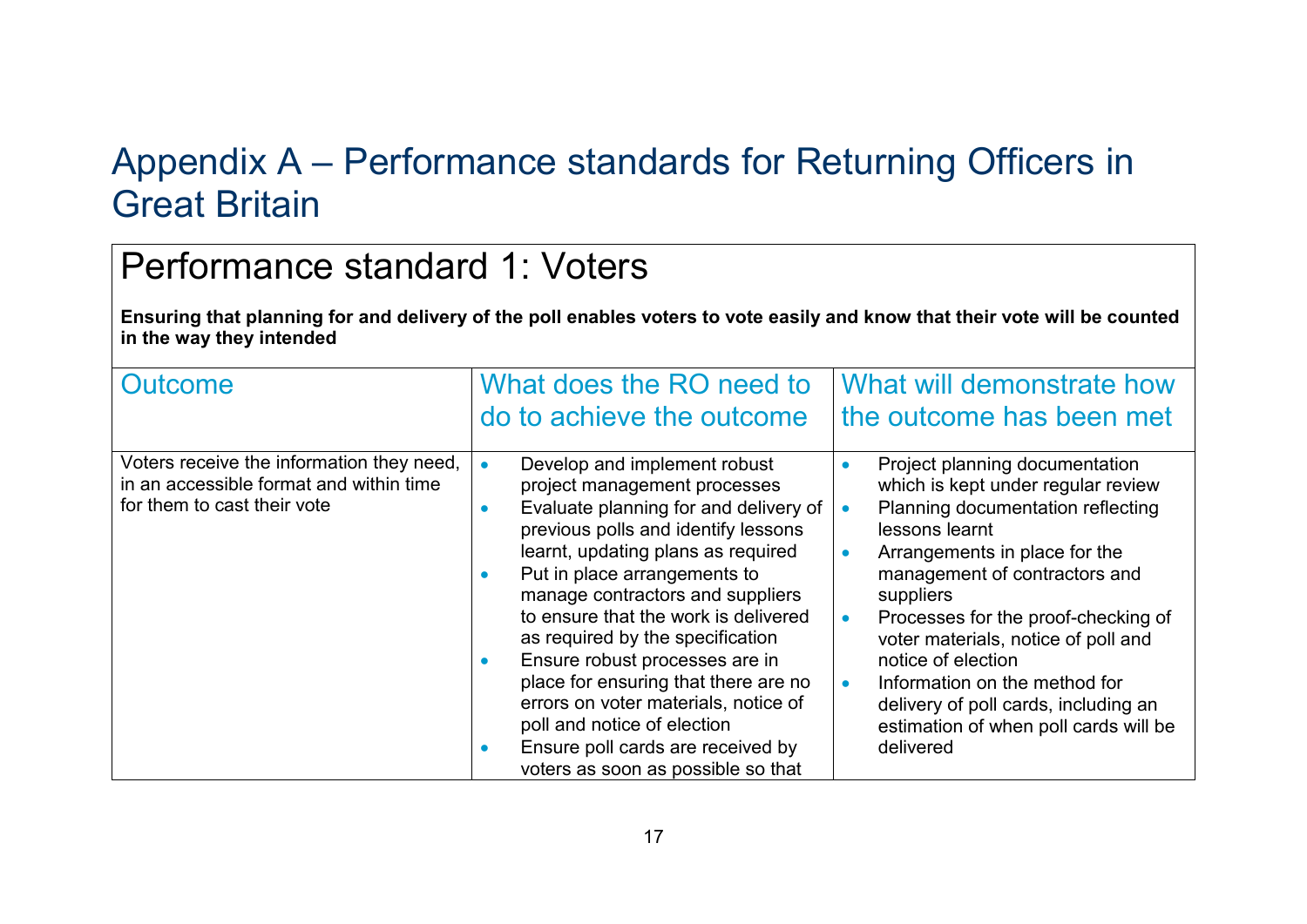|                                       | $\bullet$ | voters have the maximum amount of $\vert$<br>time to act on the information<br>Ensure information on the poll,<br>including the notice of election and<br>notice of poll, is easily accessible to<br>voters, such as through the local<br>authority website                                                                                                                                                                                                                                                                                                                                                                                                     | Information on the poll easily<br>accessed through the local authority<br>website                                                                                                                                                                                                                                                                                                        |
|---------------------------------------|-----------|-----------------------------------------------------------------------------------------------------------------------------------------------------------------------------------------------------------------------------------------------------------------------------------------------------------------------------------------------------------------------------------------------------------------------------------------------------------------------------------------------------------------------------------------------------------------------------------------------------------------------------------------------------------------|------------------------------------------------------------------------------------------------------------------------------------------------------------------------------------------------------------------------------------------------------------------------------------------------------------------------------------------------------------------------------------------|
| Voters receive a high-quality service | $\bullet$ | Ensure that access needs are taken<br>into account when planning for and<br>setting up polling stations<br>Decide on the allocation of electors<br>and staff to polling stations to ensure<br>polling stations are properly staffed<br>so that voters receive a high-quality<br>service, giving consideration to the<br>factors set out in Commission<br>guidance<br>Ensure polling station staff are<br>trained to set-up polling stations in<br>such a way that takes account of<br>voter needs<br>Ensure postal ballot packs are<br>received by voters as soon as<br>possible so that voters have the<br>maximum amount of time to act on<br>the information | Assessment regarding access<br>needs, identifying any problems and<br>actions taken to remedy these<br>Approach taken to allocating electors<br>and staff to polling stations<br>Guidance/training provided to polling<br>station staff<br>Information on the method for<br>delivery of postal ballot packs,<br>including an estimation of when<br>postal ballot packs will be delivered |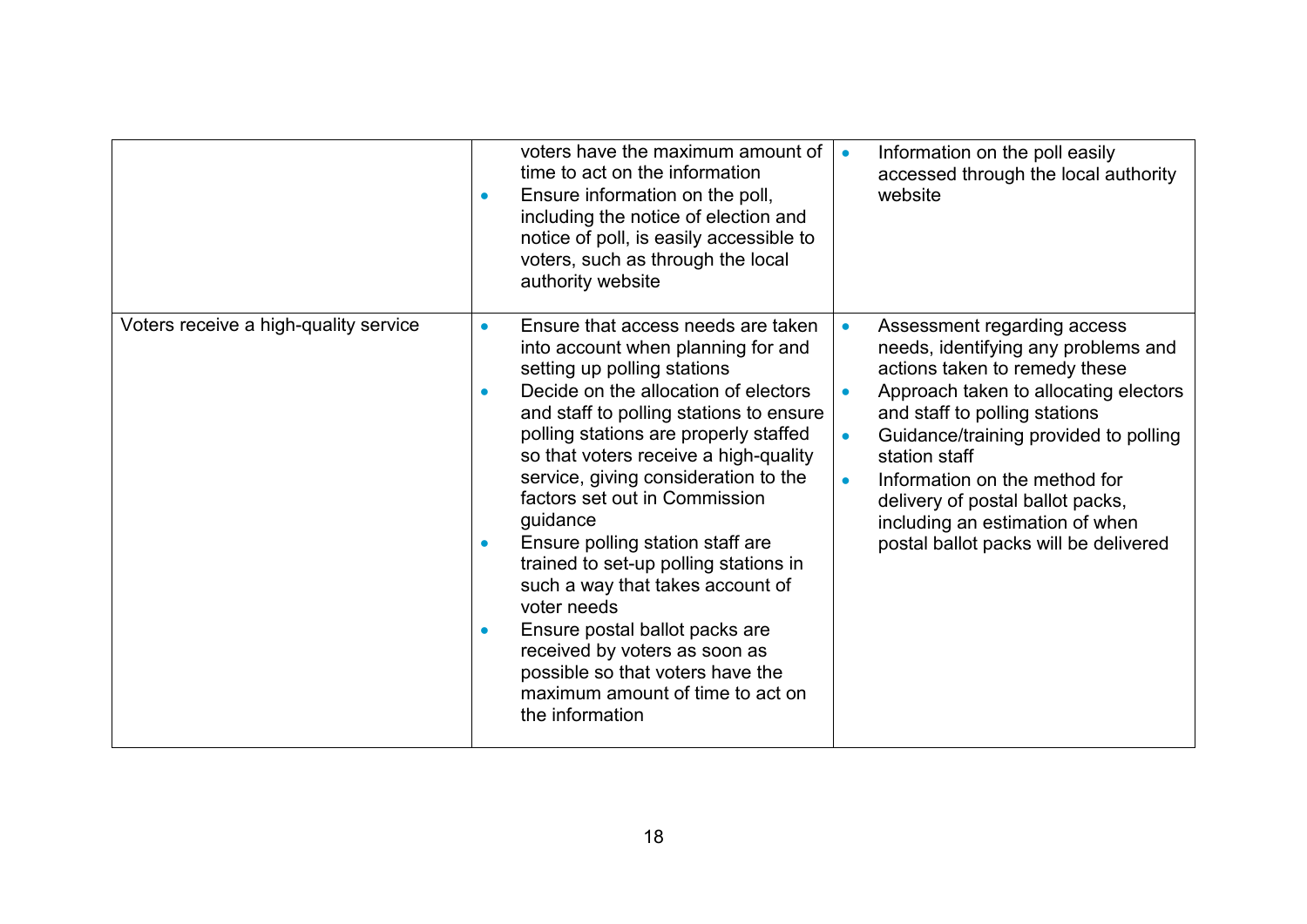| Voters have confidence that their vote<br>will be counted in the way they intended | Maintain a clear audit trail of the<br>$\bullet$<br>issue, receipt and opening of postal<br>ballot packs<br>Have in place processes to identify<br>any patterns of activity that might<br>indicate potential integrity problems,<br>including what steps are to be taken<br>to deal with any such problems<br>Maintain the secure storage of ballot<br>papers and postal ballot packs at all<br>times<br>Put in place appropriate resources<br>to ensure the verification and count<br>is timely<br>Ensure the results are<br>$\bullet$<br>communicated to voters in a clear<br>and timely way<br>Ensure count processes are<br>$\bullet$<br>designed and managed to secure an<br>accurate result, with a clear audit<br>trail | Arrangements to maintain a clear<br>$\bullet$<br>audit trail of the issue, receipt and<br>opening of postal ballot packs<br>Processes for dealing with integrity<br>$\bullet$<br>problems<br>Arrangements for securely storing<br>$\bullet$<br>ballot papers and postal ballot packs<br>Information on how the verification<br>$\bullet$<br>and counting is to be organised and<br>managed, including the process you<br>followed to arrive at your decision<br>Arrangements for communicating<br>results to voters<br>Arrangements in place to maintain a<br>$\bullet$<br>clear audit trail of the count processes |
|------------------------------------------------------------------------------------|--------------------------------------------------------------------------------------------------------------------------------------------------------------------------------------------------------------------------------------------------------------------------------------------------------------------------------------------------------------------------------------------------------------------------------------------------------------------------------------------------------------------------------------------------------------------------------------------------------------------------------------------------------------------------------------------------------------------------------|---------------------------------------------------------------------------------------------------------------------------------------------------------------------------------------------------------------------------------------------------------------------------------------------------------------------------------------------------------------------------------------------------------------------------------------------------------------------------------------------------------------------------------------------------------------------------------------------------------------------|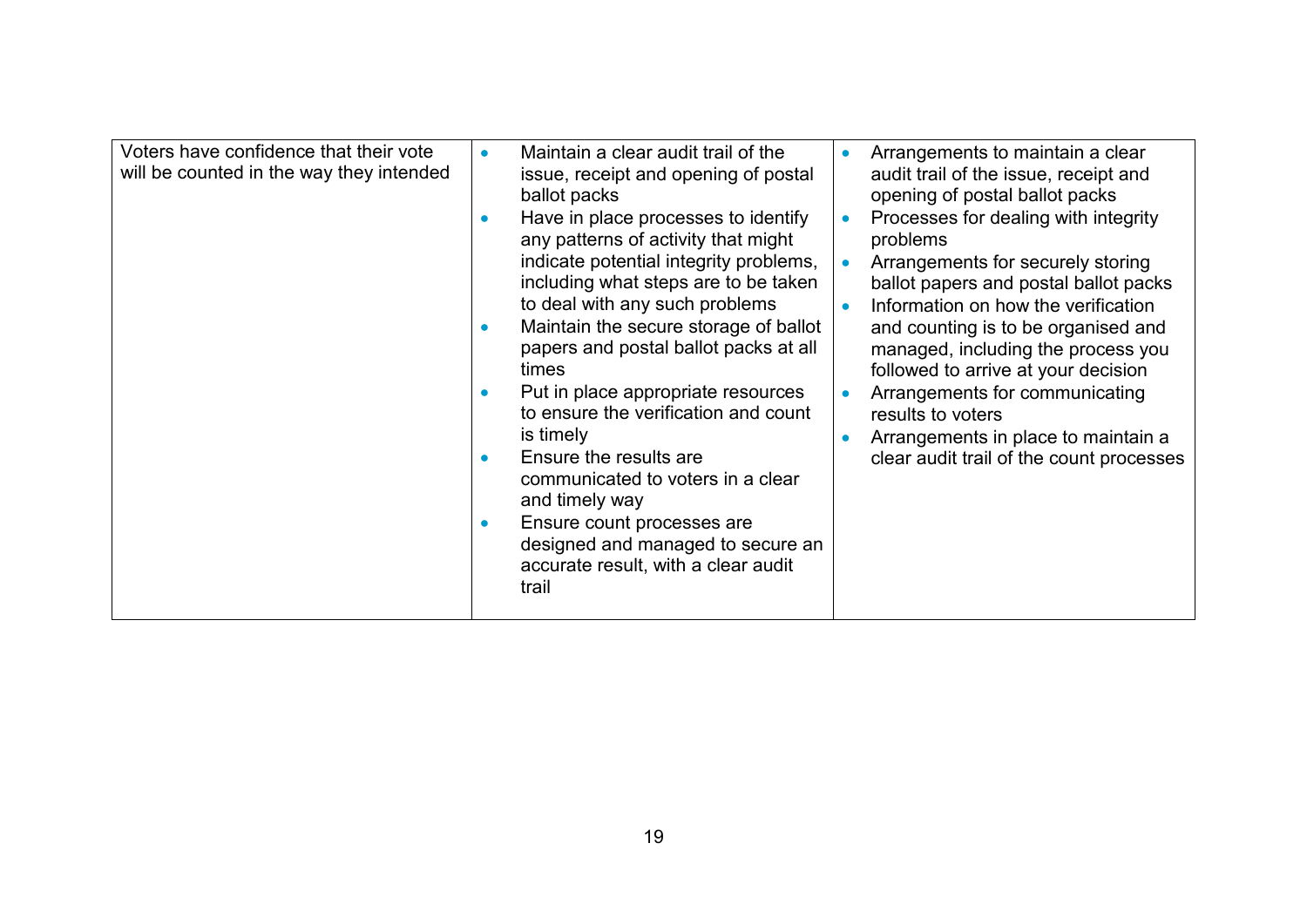### Performance standard 2: Those who want to stand for election

**Ensuring that planning for and delivery of the poll enables people who want to stand for election to find out how to get involved, what the rules are, and what they have to do to comply with these rules, and enables them to have confidence in the management of the process and the result**

| <b>Outcome</b>                                                                                        | What does the RO need to<br>do to achieve the outcome                                                                                                                                                                                                                                                                                                                           | What will demonstrate how<br>the outcome has been met                                                                                                                                                                                                         |
|-------------------------------------------------------------------------------------------------------|---------------------------------------------------------------------------------------------------------------------------------------------------------------------------------------------------------------------------------------------------------------------------------------------------------------------------------------------------------------------------------|---------------------------------------------------------------------------------------------------------------------------------------------------------------------------------------------------------------------------------------------------------------|
| People who want to stand for election<br>receive all the information they need to<br>take part        | Ensure information on the election<br>$\bullet$<br>process and spending is easily<br>available for candidates and agents,<br>including through providing briefing<br>sessions and ensuring they are<br>issued with written guidance<br>Ensure that candidates have the<br>opportunity to have their nomination<br>papers informally checked prior to<br>their formal submission | Written guidance issued to candidates<br>$\bullet$<br>Date(s) of briefing sessions and<br>Ċ<br>briefing resources<br>Arrangements in place for candidates<br>$\bullet$<br>to have their nomination papers<br>informally checked prior to formal<br>submission |
| Candidates have confidence that the<br>process is well-managed, and have<br>confidence in the results | Ensure that those entitled to attend<br>$\bullet$<br>postal vote opening sessions are able<br>to follow what is happening, where<br>and when<br>Ensure count processes are<br>transparent, with everything at the<br>verification and count carried out in<br>clear view of all those entitled to                                                                               | Layout plan of postal vote opening<br>$\bullet$<br>sessions<br>Information provided to attendees at<br>$\bullet$<br>postal vote opening sessions<br>Layout plan of the count<br>$\bullet$<br>Information provided to attendees at<br>$\bullet$<br>the count   |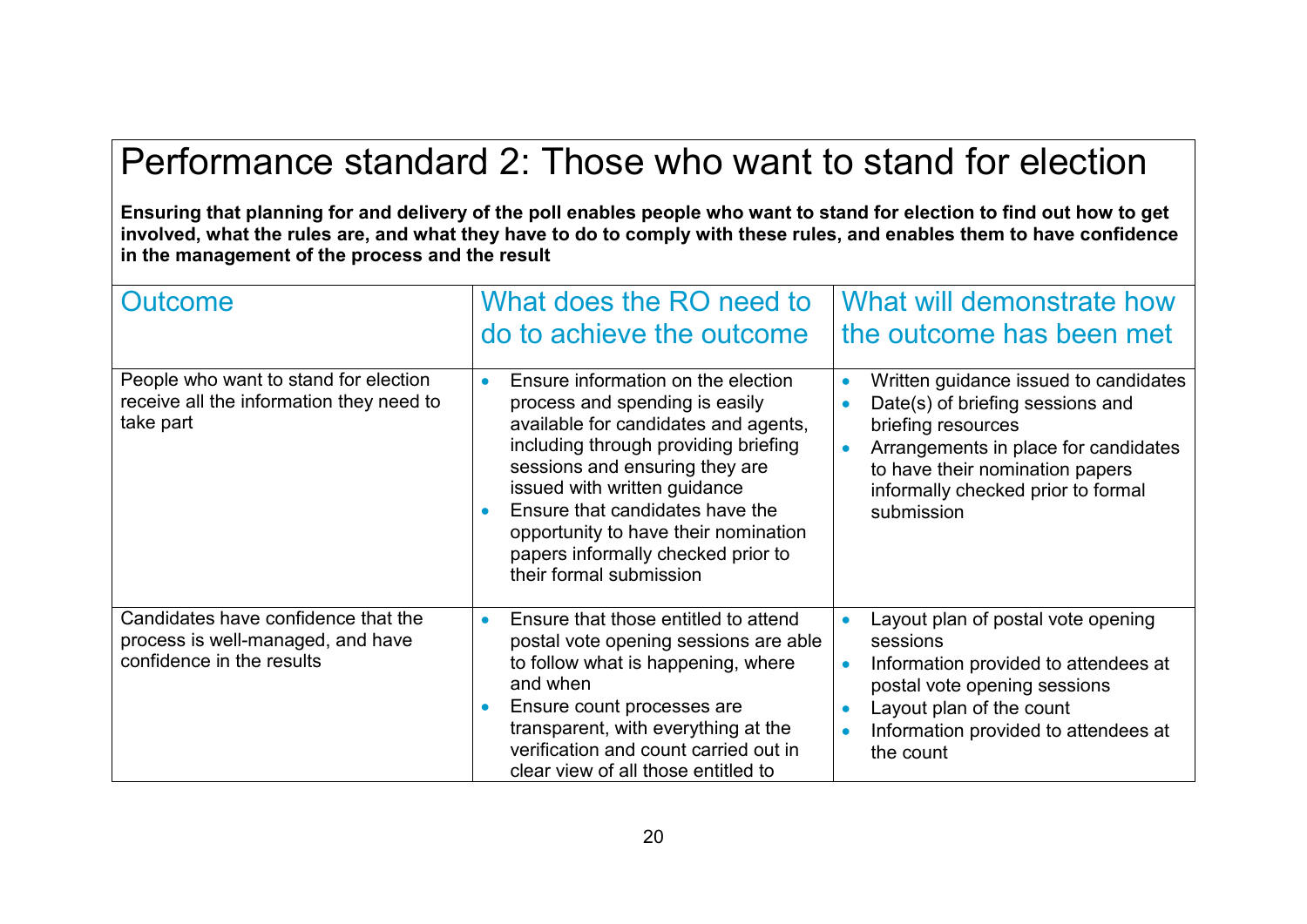| attend, with information provided to<br>attendees on the processes to be<br>followed<br>Ensure count processes are designed<br>and managed to secure an accurate<br>result, with a clear audit trail<br>Have in place processes to identify<br>any patterns of activity that might<br>indicate potential integrity problems,<br>including what steps are to be taken<br>to deal with any such problems | Arrangements in place to<br>communicate progress at the count<br>Arrangements in place to maintain a<br>clear audit trail of the count processes<br>Processes for dealing with integrity<br>$\bullet$<br>problems |
|--------------------------------------------------------------------------------------------------------------------------------------------------------------------------------------------------------------------------------------------------------------------------------------------------------------------------------------------------------------------------------------------------------|-------------------------------------------------------------------------------------------------------------------------------------------------------------------------------------------------------------------|
|--------------------------------------------------------------------------------------------------------------------------------------------------------------------------------------------------------------------------------------------------------------------------------------------------------------------------------------------------------------------------------------------------------|-------------------------------------------------------------------------------------------------------------------------------------------------------------------------------------------------------------------|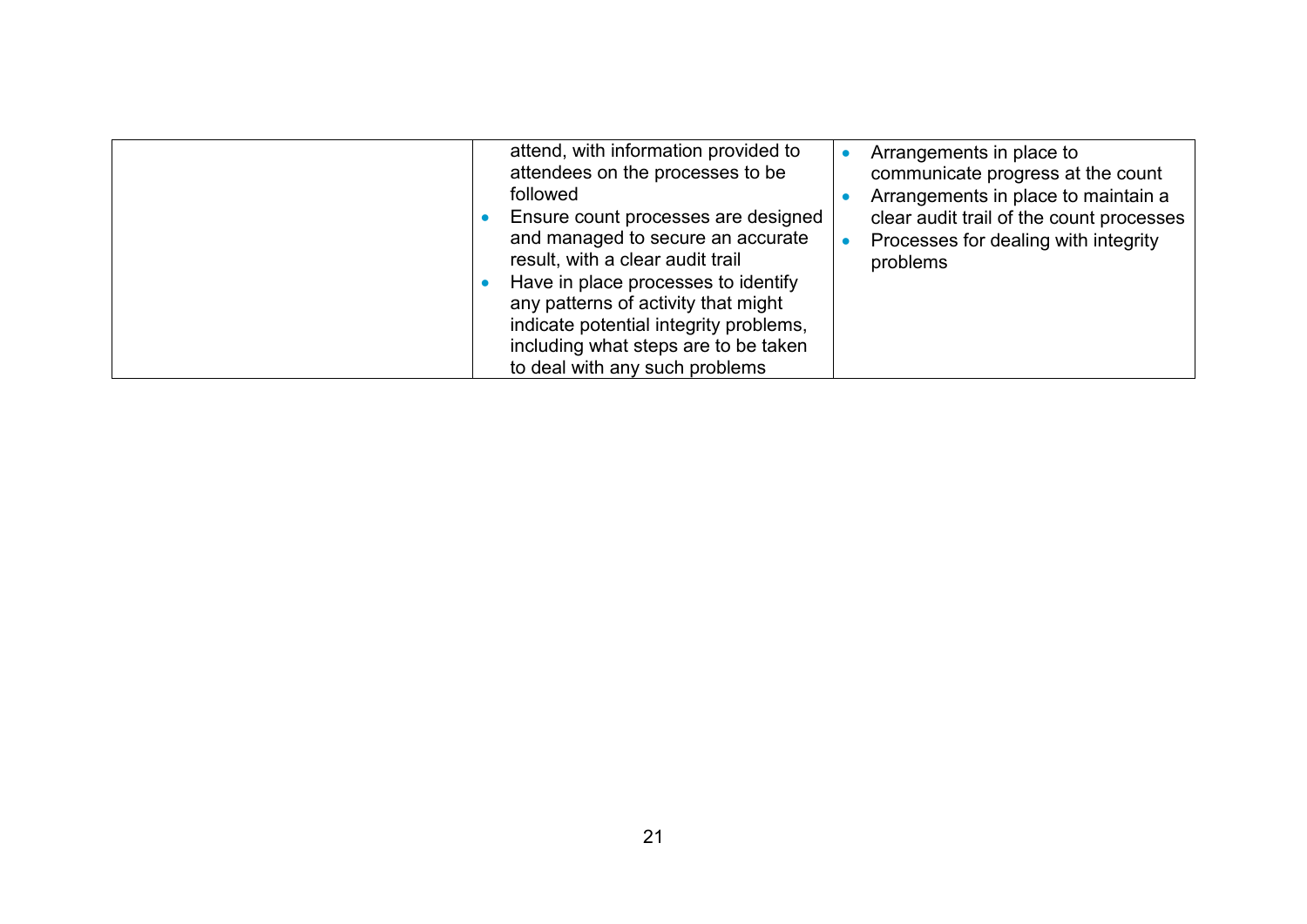$\overline{a}$ 

- Section 23 and 28 RPA 1983
- <span id="page-24-5"></span><span id="page-24-4"></span>Section 28(3) RPA 1983
- <span id="page-24-6"></span>Section 28(1) RPA 1983
- <span id="page-24-7"></span><sup>8</sup> Article (1)(b) and the schedule Parliamentary Constituencies (England) Order 2007/1681
- <span id="page-24-9"></span><span id="page-24-8"></span><sup>9</sup> Article 2(c) and Schedule 1 Parliamentary Constituencies and Assembly Electoral Regions (Wales) Order 2006/1041
- Section 35(1) RPA 1983
- <span id="page-24-10"></span>Section 35(3) RPA 1983
- <span id="page-24-11"></span>Section 35(1A) RPA 1983
- Section 35(1) and (1A) RPA 1983
- <span id="page-24-13"></span><span id="page-24-12"></span>Regulation 2 The Local Authorities (Mayoral Elections) (England and Wales) Regulations 2007 ("Mayoral rules 2007")
- <span id="page-24-14"></span>Article 2 and 5, Combined Authorities Mayoral Rules 2017
- Article 6, Combined Authorities Mayoral Rules 2017
- <span id="page-24-16"></span><span id="page-24-15"></span>Regulation 9, Local Authorities (Conduct of Referendums)(England) Regulations 2012 ("LA Referendums Regs 2012")
- <span id="page-24-17"></span><sup>18</sup> Regulation 9(1) Neighbourhood Regs 2012
- <span id="page-24-18"></span><sup>19</sup> Regulation 9(2) Neighbourhood Regs 2012
- <span id="page-24-19"></span>Regulation 9 Neighbourhood Regs 2012
- <span id="page-24-20"></span><sup>21</sup> Regulation 10(4) Neighbourhood Regs 2012
- <span id="page-24-21"></span><sup>22</sup> Combined Election rules - Schedule 3 Local Elections (Principal Areas) (England and Wales) Rule 2006 ("Principal Areas Rules 2006"); Schedule 2 Local Elections (Parishes and Communities) (England and Wales) Rules 2006 ("Parishes and Communities Rules 2006"); Schedule 3 Mayoral Rules 2007; Schedule 3 Combined Authorities Mayoral Rules 2017; Schedule 3 Neighbourhood Regs 2012
- <span id="page-24-22"></span>Article 6(2), Combined Authorities Mayoral Rules 2017
- <span id="page-24-23"></span><sup>24</sup> Article  $6(2)$ , Combined Authorities Mayoral Rules 2017
- <span id="page-24-24"></span>Article 6(3), Combined Authorities Mayoral Rules 2017

<span id="page-24-25"></span><sup>26</sup> Rule 2 Schedule 3 (applying article 2) Combined Authorities Mayoral Rules 2017 and section 35 (2D) RPA 1983 (as amended by Sch 2 Combined Authorities Mayoral Rules 2017)

- <span id="page-24-26"></span>Regulation 9 Neighbourhood Regs 2012
- <span id="page-24-27"></span>Rule 2, Schedule 5, LA Referendums Regs 2012
- <span id="page-24-28"></span>Section 35(4), 63(1) and (3)(b) RPA 1983
- <span id="page-24-29"></span>Section 63(1) and (3)(b) RPA 1983

Section 28 Representation of the People Act 1983 ("RPA 1983)")

<span id="page-24-1"></span><span id="page-24-0"></span>Article 2, Combined Authorities (Mayoral Elections) Order 2017 ("Combined Authorities Mayoral Rules 2017")

<span id="page-24-2"></span>Regulation 2, Neighbourhood Planning (Referendums) Regulations 2012 (" Neighbourhood Regs 2012")

<span id="page-24-3"></span>Section 24 RPA 1983